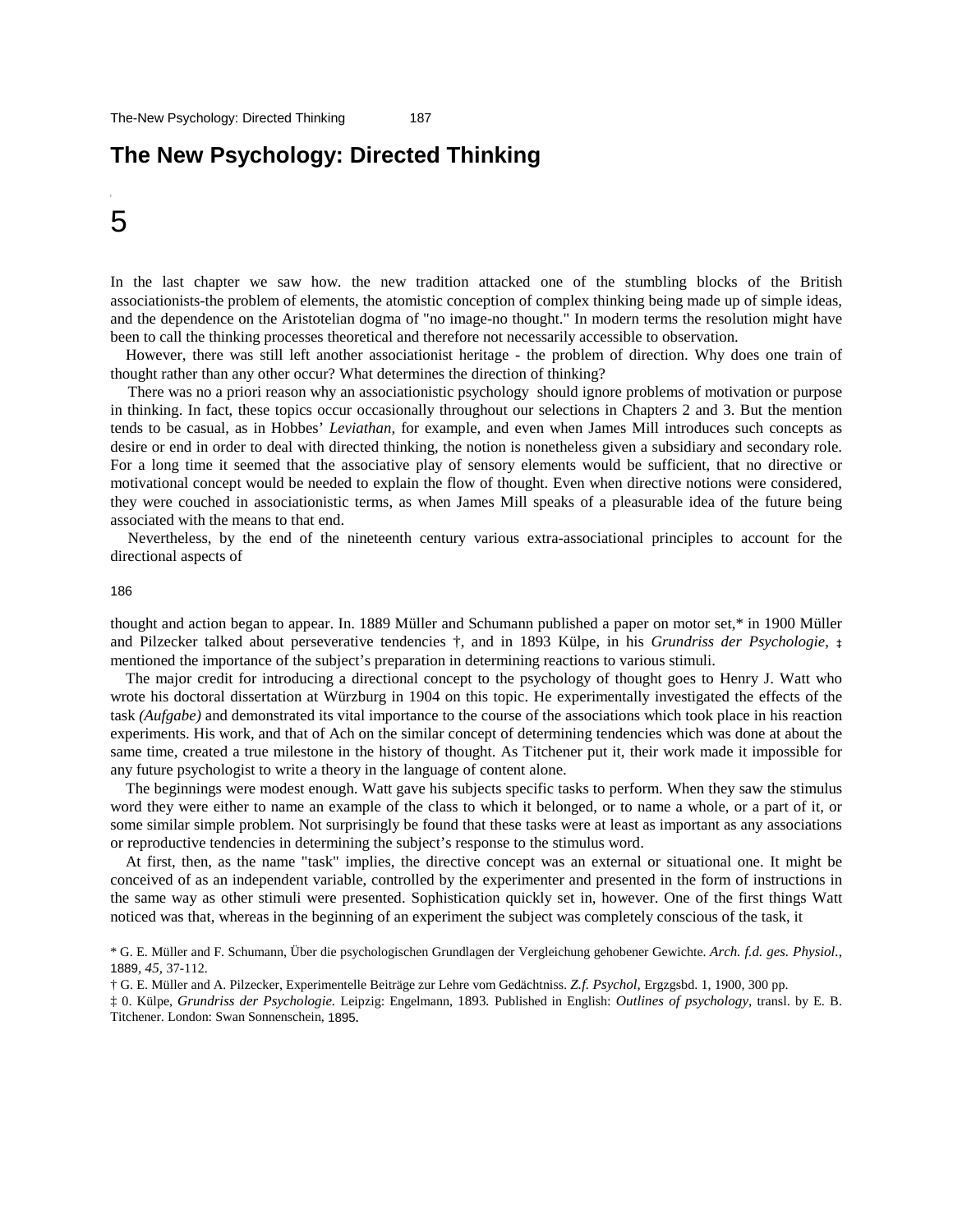### **188 Thinking. From Association to Gestalt**

gradually seemed to drop out of consciousness, at the same time losing none of its effectiveness in determining the course of the reactions. Here then was another glimpse of the submerged portion of the iceberg; not only were large parts of the content of thought to be found outside of consciousness, but a vital controlling factor was found to be outside of consciousness as well. Watt was unwilling to commit himself on the status of this factor, stating firmly in the last page of the following selection that the ideas he has propounded in his thesis do not imply "notions like the unconscious"; in fact he implies that the concept of, unconscious operations is unnecessary. Rather the *Aufgaben* The one concept provides the material of thought and the other a kind of steering or guiding mechanism.seem to hold the same status as the reproductive tendencies (associative bonds); they are extraconscious rather than unconscious. The one concept provides the material of thought and the other a kind of steering or guiding mechanism.

A certain theoretical confusion is evident here, wherein *Aufgaben* can move from consciousness and the protocol language, out of consciousness and into the theoretical language. Such slippage from one universe to another, common in many psychological treatises of the time, was to be criticized with growing sophistication by Koffka (see p. 236) and later writers. Whatever the exact status of the *Aufgaben,* however,. their introduction provided much needed flexibility for an associationistic theory of thought.

## **Experimental Contribution to a Theory of Thinking** 189

# **Henry J. Watt**

# **Experimental Contribution to a Theory of Thinking<sup>1</sup>**

For this thesis a long series of experiments was carried out. *Several hundred nouns* of common occurrence were printed in big, type on cards and were shown to the observing subject one at a time by means of an automatic *card-changer* (Dr. Ach's). A metal plate which covered the card, sprang up, when a string was pulled, and by so doing closed an electric current, which flowed through a Hipp *chronoscope* and a *speaking tube* (Cattel's). The chronoscope therefore marked the time which passed from the appearance of the printed word until the first vibrations from the subject's

#### **1 H. J. Waft, Experimental contribution to a theory of thinking. J. Anat. Physiol., 1905-1906,** 40**, 257-266.**

'This paper, which is to be regarded as an abstract of a thesis entitled, "Experimentelle Beiträge zu einer Theorie des Denkens" (Doctor Dissertation, Würzburg, 1904, *Archiv. für die gesamte Psychologie, vol. iv.* Leipzig: Engelmann, 1904. Pp. 154), was accompanied by a letter from the author addressed to Professor M'Kendrick, of which the following is a paragraph:

I have made no attempt to sketch a physiological theory which would give a basis for the psychological factors I distinguish in my thesis. It is only just to those who know the possibilities of such physiological theories better than I do, to allow a clear account of psychological analysis to tempt *them* to any such undertaking. In several points, besides, as will be evident to you, my work goes rather to strengthen the hands of those who, for the present, want to work out their physiological material directly without any conclusions from psychological theory. The most we psychologists can hope meanwhile is, that some analysis of ours may suggest a new idea to some physiologist which be might try and investigate directly on physiological material. That would be something to be proud of! It will also be good if the impression gains ground that experimental psychology is an intelligible and exact science and not a mere play with dreams."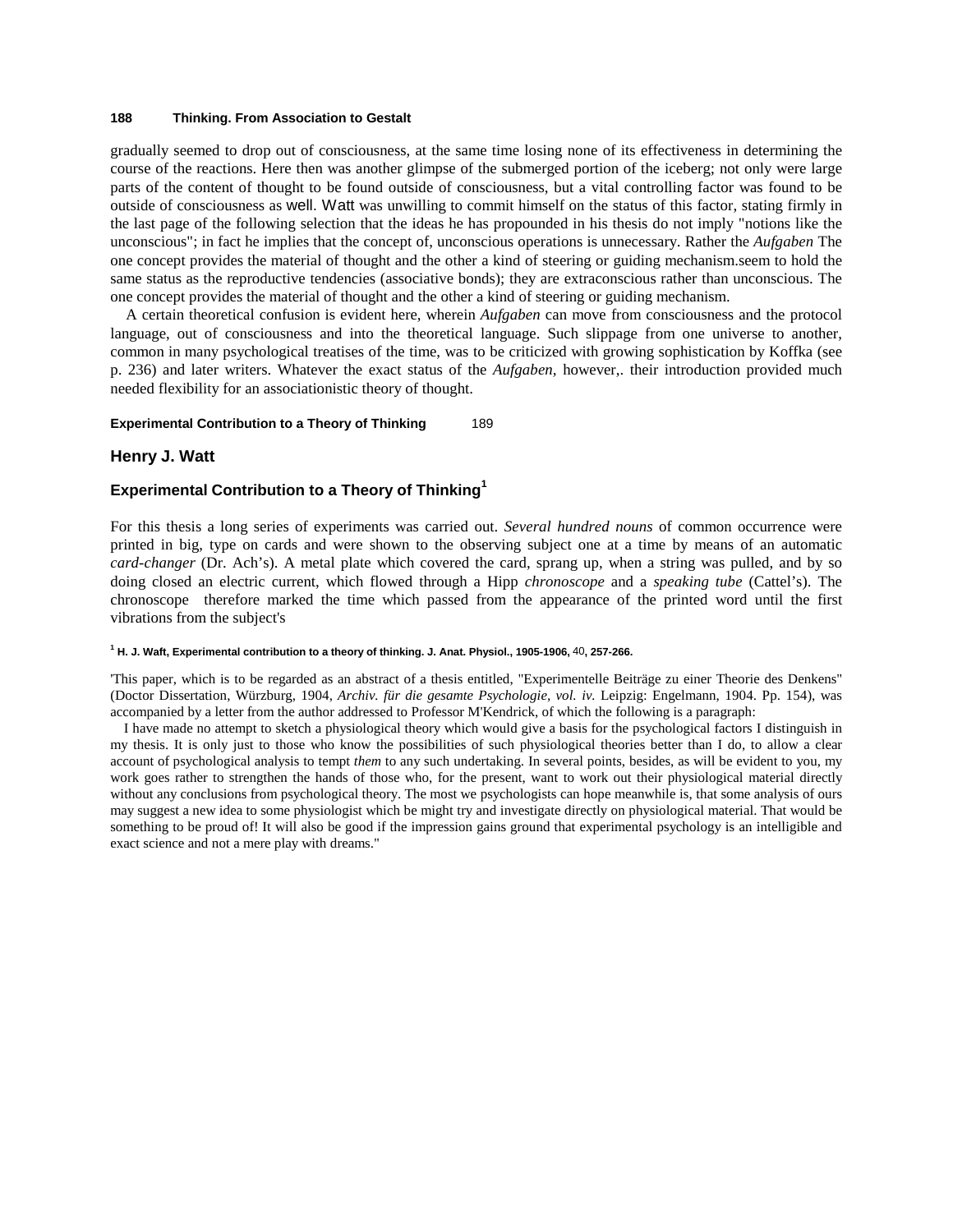#### 190. Henry J, Watt -

voice broke the current in the speaking tube. This constituted the measure of the duration of the reaction and formed, with a full account of all the reproducible experiences of the observing subject, which were at once written down in full, and any other remarks he had to make, the experimental data of the thesis.

In contrast to previous experiments on association definite *tasks (Aufgaben)* were given, which the subject had to accomplish in the reaction. These referred to what the printed word on the card signified, and were as follows: to classify it, to name an example of it, to name a whole to which it belonged, to name a part, to name another of the same class or another part of the same whole. Each subject performed the experiments separately, and every care was taken, both in regard to technical details and to the way the experiments were carried out, that no disturbing factors should be present. The most of the work was done by four practised observers, and over three thousand experiments were made in all.

The following are *the results.* In almost every case the subject is able to accomplish his task correctly. His description of his experiences shows that there are in the main *three kinds of complexes of experiences.* Most frequently the subject follows one line right through the experiment, which then leads to the spoken word. In the other cases, he may seek a word which he does not find, and which he even. afterwards cannot name, or he may have intended to say a certain word, but for some reason or other, wittingly or unwittingly, have said another. In general the first class, the *simple reproductions,* take place in a good deal less time than the other two classes, the *complex reproductions,* of which two the second named usually and naturally last longer.

Within each of these classes there are *three groups.* In the *first* of these the spoken word follows directly on the given optical stimulus, sometimes after a pause which can be described in no particularly definite way, sometimes with the assurance of the subject that between the stimulus and the reaction nothing whatever has been experienced. Such a reaction lasts in general a very short time, and in the second form a shorter time than any other kind of association reaction. In a *second* and very large class, a *visual representation* follows the stimulus. Directly after that, or after a short pause or a so-called search, comes the spoken word. These are a

Experimental Contribution to a Theory of Thinking 191,

good deal longer than. the first set, and sometimes longer, sometimes shorter, among themselves according to the detail and vividness of the representation and the frequency of occurrence of such reactions containing visual representations for the particular subject. *Last* of all come those reactions in which a *word-representation,* or some experience which could only be described in conceptual terms and not analytically according to its psychological content-call it a thought-appeared between the presentation of the word and the spoken reaction. These were often shorter than those containing visual representations and sometimes longer. It is not, however, contended in this classification that the reaction could take no other course. On the contrary, it is easy to see that we could have tone, smell, taste, touch and other such representations playing a part in the reaction, provided the conditions of experiment produced them. None of these were clearly present among these experiments.

But what are these *conditions of experiment?* How does; any one particular reaction come about and not another? The *first influence* at work on the subject is the given *task.* This he hears spoken by the experimenter, and generally repeats. to himself in words, *e.g.* "find a part!" "name an example!" or he may exemplify the experiment to himself, *e.g.* "animal-dog," and so, on. The scanty description of the preparation for the experiment given in the subject's account of it does not help us to form a very clear idea of what the process itself is. It was found, however, as a series of detailed curves show, that of all the simple reproductions the percentage of occurrence of each of the three above-named classes changes regularly and similarly with each subject from one task to another. This leads to the assertion that the task has a regular influence on the *nature* of the experiences of each subject, which becomes particularly evident between the two larger groups of simple reproductions, those containing visual representations and those containing nothing at all. The change of task has a most decisive influence on the percentage. of these classes, and a subject who has hardly a single visual representation when the task "classify" is given, may have them in 50 per cent of the cases when the task "find a part" is given. Alongside this, a subject with 50 per cent visual representations in the first case, may have 90-100 per cent

#### 192 Henry J. Watt

in the second. Moreover it is found that the *duration of* the reaction in each of these classes is also on the average dependent on the nature of the task. So too is the duration of the complex reproductions, but the percentage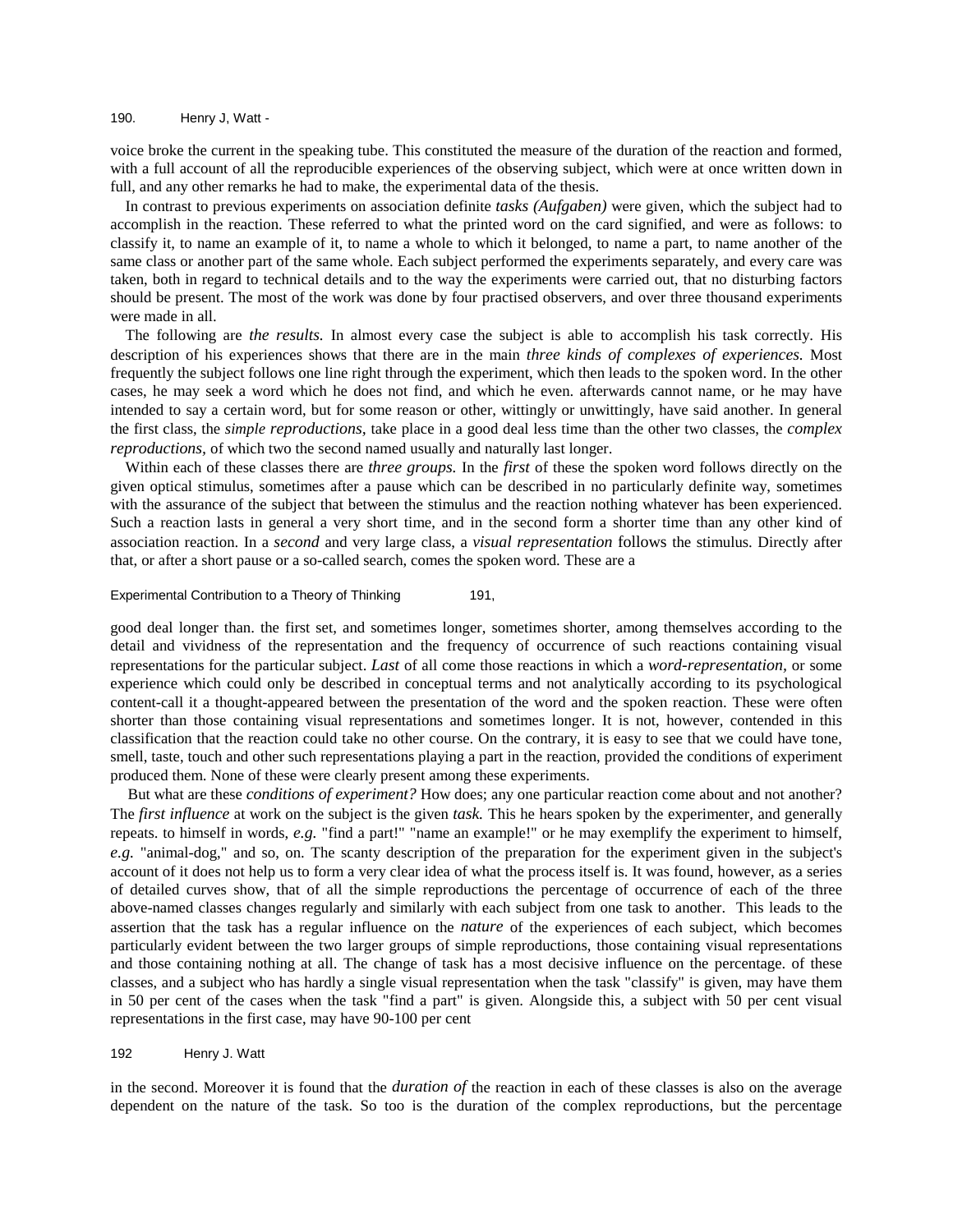occurrence of these, out of all experiments made, is, curiously enough, quite *independent of* the nature of the task, as curves show. The attempt is made to explain this by a fairly probable consideration. The number of tendencies to reproduction which diverge from any one stimulus, must depend on the number of ideas with which the stimulus is associated. It is impossible to conceive how the task should change these, as an association must be presupposed before the task working with the stimulus could produce any reaction. The occurrence of a complex reproduction would depend then on the nature of the stimulus-word given and not on that of the task. The influence of the *task* has therefore to be carefully differentiated from that of the *stimulus.*

An analysis of the experiments worked with the fifth and sixth tasks shows that an experience which plays an *important* part in producing or leading to a reaction makes the reaction longer than when the experience only comes along with the stimulus or the reaction-word, that is, when it is only side-play, as it were.

States of consciousness *tend to persist* and to return more easily once they have been experienced. It is found that they come *more rapidly* after the first time. It is found, besides, that the task also tends to persist, for it also often comes to consciousness, in the form of a word-presentation or the like, during the course of the experiment. In the great majority of cases this occurs only where some disturbing factor has been present, while the normal reproduction runs its course smoothly from beginning to end, as soon as the regular preparation for the experiment, *i.e.* the given task, has worked on the stimulus without any repetition during the experiment. The *repetition of the task* is therefore, we suppose, made necessary as soon as the task ceases to operate sufficiently well. This shows the exchange which goes on between representations and the task in operation. A suitable representation may introduce the task, which then, when it has ceased to operate effectually, may come to consciousness in similar representations. By means

Experimental Contribution to a Theory of Thinking 193

of such exchange it is possible to modify, strengthen, restrain, or check the task which is operating..

It has already been shown in experimental work on memory that the *rapidity of*. *a reproduction* is dependent on the number of times the reproduction has occurred. In accordance with this it is found that the rapidity of such reproductions as those here described is dependent to a very large degree on the number of subjects who make any particular reproduction. The dependence is, of course, not supposed to be direct, but the co-ordination and the result presupposes that the number of subjects who make any given reproduction is a fair sign of the frequency of its repetition.

The result is very distinct and the exceptions can, as a rule, be explained by the record the subject gave of his experiences or by other experimental data. Further, if the average duration of each grade of frequency is co-ordinated with the change in the task for each subject, the *influence of the task* on the duration of the reaction in *each grade, of frequency* is seen to be surprisingly similar to its influence in the previous cases. This means that the influence of the task *is independent* of the rapidity of the tendency to reproduction in itself, so that the influence of the stimulus-word is for the second time differentiated from that of the task. It is, then, probable that the rapidity of a tendency to reproduction from one point to another in the stream of succeeding ideas is something by itself, independent of the influence of the task operating at the moment. Whether the latter be to the increase of the former in every case remains to be settled.

It has often been asserted that over and above more or less mechanical reproductions, which are often to be found in our mental experience, there is a large number of cases in which the decision is not uniformly and completely determined by regular laws, but in which a greater or less amount of scope is allowed for the usually indefinite activity called choice or selection by the attention and the like. But a thorough examination of the complex reproductions, in which no particular description was given of the second tendency to reproduction, produces a large mass of evidence, partly from the record of the subject and partly from manifold combinations of the various experimental data, much too

# **194 Henry J. Watt**

detailed to be described, in favour of the reproduction which actually took place. This shows that, if other conditions remain the same, it is the individual strength or *rapidity* of the tendency to reproduction *which determines the reproduction,* and not anything else. In other words, the influence of the task is the same for all the reproductions it makes possible. it is not meant, of course, that our everyday conception of choice has no meaning, but only that the influences which determine every event in our mental experience fall into two large groups, the operating task and the individual strength of the reproductions which come thereby in question. On the one band, the task may find no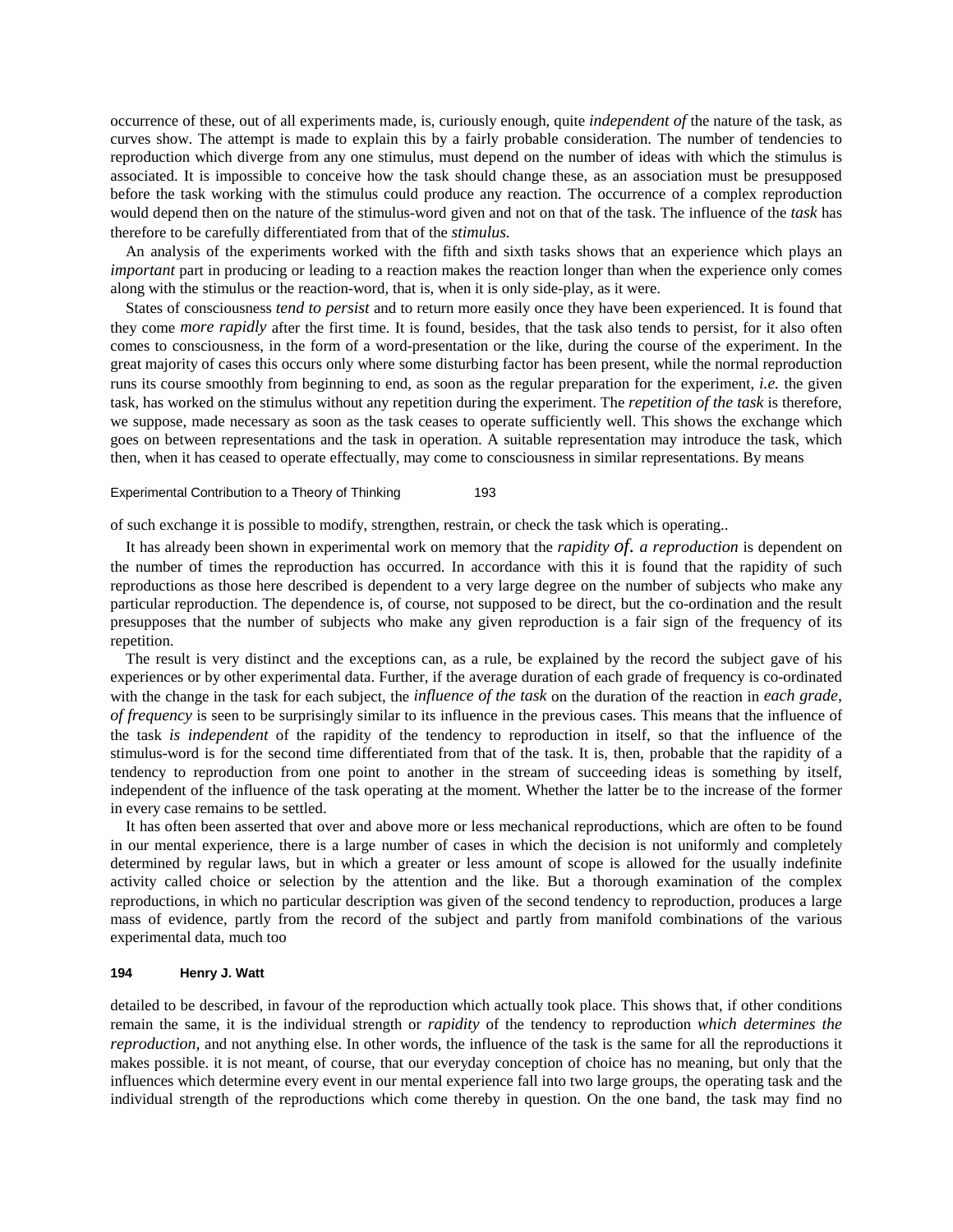reproductions, in which case no reaction can occur; and, on the other hand, the strength of the tendency to reproduction may be too great for the task to operate, in which case it forces its way out in spite of the task, or before any reproduction which the task favours has had time to become actual: in other words, a wrong reaction takes place. Otherwise, more or less suitable reactions occur. This is thought to be *valid for the whole of our mental experience,* because the very few cases which offered no explanation, contained no indication of any other determining factors, and are therefore to be placed alongside the others with the remark that in these cases the record of the subject or the experimental data were probably deficient, as can always occur in such experiments.

A detailed examination shows further that the general content, the vividness, and the frequency of our *visual representations* is dependent on the nature of the *task* in question. It is therefore probable that rather hasty generalisations have been made of the possible *types of mental imagery.* It could very well be, according to this result, that a subject who showed an entire absence of visual representation with the kind of task which has hitherto been given to determine the types of mental imagery, would with other tasks show quite a lively and detailed visual imagination. An example of almost such a case occurred among the subjects used for these experiments. It is probable, however, that one who has fewer and less vivid imagery than another with one task, will with another task again have less vivid and detailed imagery than the other.

The attempt to establish an *association by contrast* or by *sim*i*larity* is then discussed, on the basis of the experiments, and is re-

# **Experimental Contribution to a Theory of Thinking** 195

jected, because it is found to be impossible to show that similarity as such could determine an association. Apparent determinations of reproductions by similarity are found to dissolve into more detailed reproductions, which are themselves determined by the factors already discovered. There is no reason to expect that the subject in his record should be able to give the reason for any reaction, or even always the previous mental experience by which the reproduction in question under the operation of the task was determined.

A detailed examination of the experiments with each task by themselves, leads to interesting results which tend to separate the task as a psychological factor still more from the tendency to reproduction in itself and from other factors. Interesting connections are shown between the logical relations contained in the tasks given and the psychological processes found in the experiments, in which the psychological simplicity and rapidity of happening are shown to be sometimes on the side of the logical simplicity and sometimes not.

In a lengthy *summary* the results are brought together under various points of view and several *theories* formulated.

After a short summary of *individual differences,* a *criticism of the distinction between motor and sensory reaction* is given. First of all, the facts are brought together to show that this distinction is a fairly good description of some differences between the subjects. The first basis of the distinction was the usual arithmetical mean, but of late it has been thought that the *curve of distribution* of the reaction-times gives a better foundation. This curve is formed by making a time equal to the probable error of all time observations of the series the unit in the horizontal, and by setting the number of cases which occur at each such unit on the perpendicular. If the number of factors involved is small and limited, then this curve ought to rise to one or more symmetrical points. This is sometimes the case, especially in the motor reaction, according to the latest researches.. It is evident, according to the last two of these, that the time of even the motor reaction can be shortened a good deal with practice, and the curves seem to show points at somewhat regular periods-these periods being, however, liable to minimal displacements when the nature or quantity of the

#### 196 Henry J. Watt

stimulus is changed. It is also indisputably true, that the *class* to which any experiment is to be reckoned, is not determined by the nature of the experiment after it has been made, but by the nature of the given *preparation,* the direction of the attention to sensory or motor elements. Here, then, we have again differences between what we call the task and the mere tendency to reproduction or any physiological basis for the latter. A *motor reaction* is*,* therefore, merely, the quickest and most constant reaction possible, which constancy and rapidity are achieved by simple and constant conditions of experiment and of task especially. The long-practised so-called *natural reaction,* in which the task directs the attention specially neither to the stimulus nor to the movement which is to be carried out, also shows a regular curve of distribution. It is evident that in this natural reaction, too, the factors involved are constant and regular. The *sensory reaction,* however, is not nearly so liable to be regular, and it is supposed that this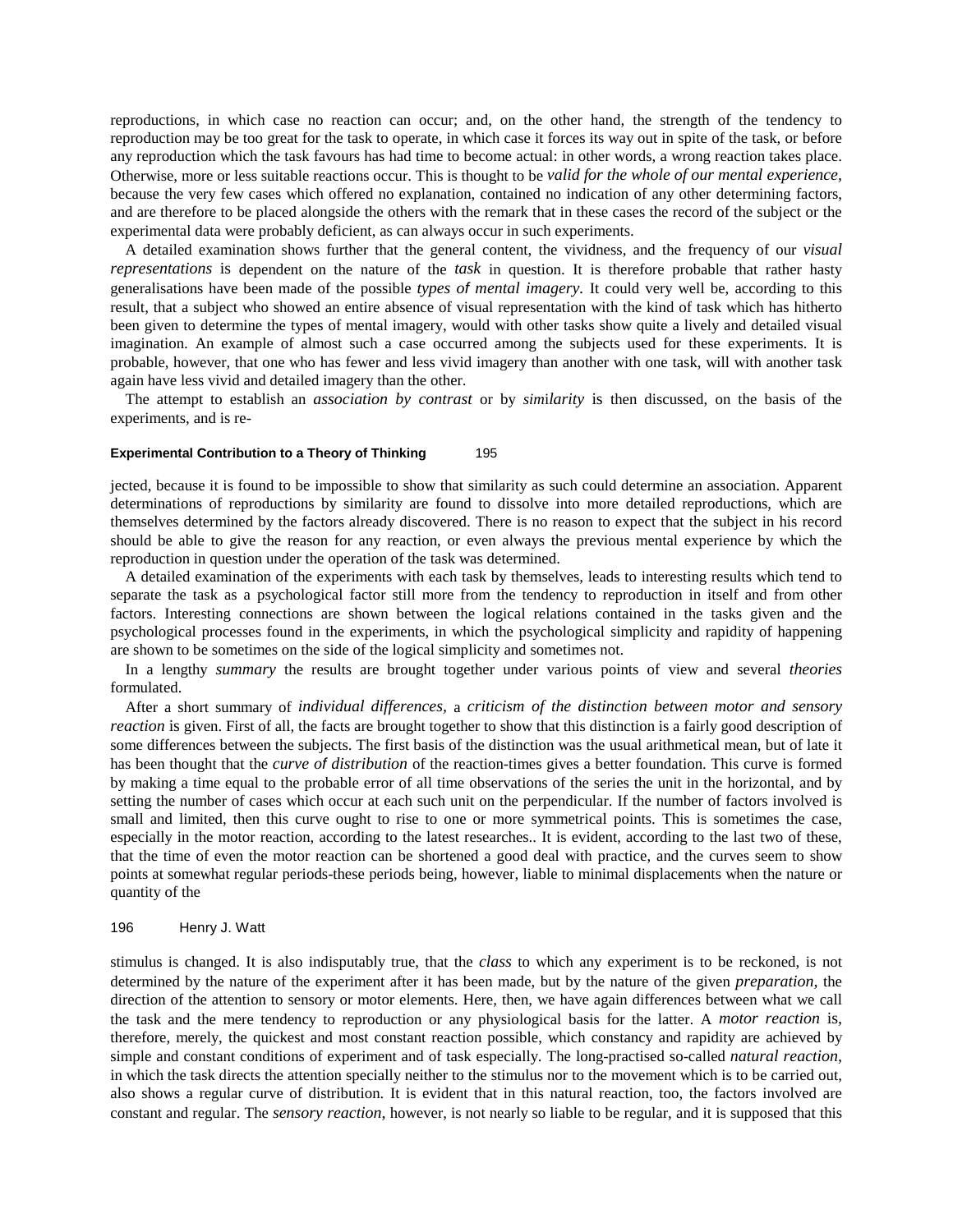lies in the *greater complexity of factors,* because the curve of distribution contains not one, but several high points. This is made probable by its being shown that, in the curves of distribution of the experiments made, the average times of most of the big classes of experiments found and distinguished on the basis of the records, lie under the larger rises, and *vice versa.* It is then likely that, if the conditions could be kept as constant as they are in the shortest possible reactions, the curves of distribution would be quite as regular for any set of conditions whatever. Peculiarities in the form of the curve of distribution would then be *symptomatic* of peculiarities in the reactions or in the factors which bring about these, and thereby an aid to discovery. The distinction between sensory and motor reactions is, therefore, *not physiological but psychological* in the prime instance, and is not an exact distinction. It has to be split up into its elements, and when this is done nothing new is found.

This result leads to a more decisive way of looking at those reactions which, through frequent repetition, are held by many to become *unconscious* or *mechanical.* It is evident that, if reflexes be excluded from this class, a task is always necessarily presupposed for the accomplishment of such a reaction. The task may not have been given before each experiment, but it must at least have become operative. The stimulus is given and the reaction follows

#### Experimental Contribution to a Theory of Thinking 197

without any conscious links intervening whatsoever. There is no need to appeal to the unconscious even when everything else falls away except the essentials, task and stimulus.

The *method of subtraction* -of different sets of reactions from one another, in order to find the duration of an act of recognition, of distinction, and of association, is subjected to a criticism. In order to find the duration of elementary acts, it is no guarantee to suppose that the contents of all experiments carried out with the same task are the same. First of all, those experiments which are really similarly composed, must be collected with the help of the experimental data and the records. An ideally complete reaction, made up of bits out of many different reactions, is of no use for this purpose. The scheme which has been the basis of this method of subtraction is, besides, very mechanical, much too mechanical for any one to suppose it to be based on data which are true, or likely to be found true in physiology. But even if the number and nature of the elements in an experiment were experimentally determined, it has to be remembered that it is not yet settled how exactly the task affects each element which goes to make up the reaction. All this does not make the method impossible, but only for a long time purposeless.

If *association* be understood as the cause of the known fact and experience of reproduction, it may be *defined* as that by means of which it first becomes possible for one experience to be reproduced by another. Other definitions are found to rest on logical divisions, and to give no guarantee of unity in research. There can be only one kind of association, as far as we know, and on the basis of the previous results the later experience is never reproduced by the earlier by means of the *value* of the logical relations between them but only by the factors described above. The only conceivable condition for the origin of association is, that the two experiences shall have once been together or immediately successive in consciousness.

It is evident that, to form a *judgment,* the subject must have at the moment some experience, and, besides, some experience which consists of reproductions, because an absolutely new experience and nothing else could not be held to form a judgment by itself. An absolutely fixed and rigid system of reproductions, however,

#### **198 Henry J. Watt.**

gives no judgments, but merely a succession of experiences under the one principle of association. Even the subjects themselves tend to decline the responsibility for judgments in which the reaction which constituted the judgment was determined by the overwhelming strength of a tendency to reproduction. The experimental conclusion drawn by Marbe is accepted, that if one confines oneself to the experiences between the stimulus and the reaction, there is no psychological criterion of the judgment. Outside of this limit, however, stands the *task* which, even if it is not identical in the sense of being always either visual representation. or word-representation or the like, is yet *functionally identical,* and is the one factor which goes beyond the rigidity which the single tie of association would give. *The operation of a task makes the reaction* which is determined by or in spite of it, *a judgment* in reference to this task. This position must be met before the attempt can be made to set up hidden unconscious or rare experiences as the criterion of the judgment. It is also evident that the agreement of ideas with their objects, whether these be themselves ideas or not, can never be directly the aim in view. Such agreement, if it exists, can be only and merely the result of the operation of the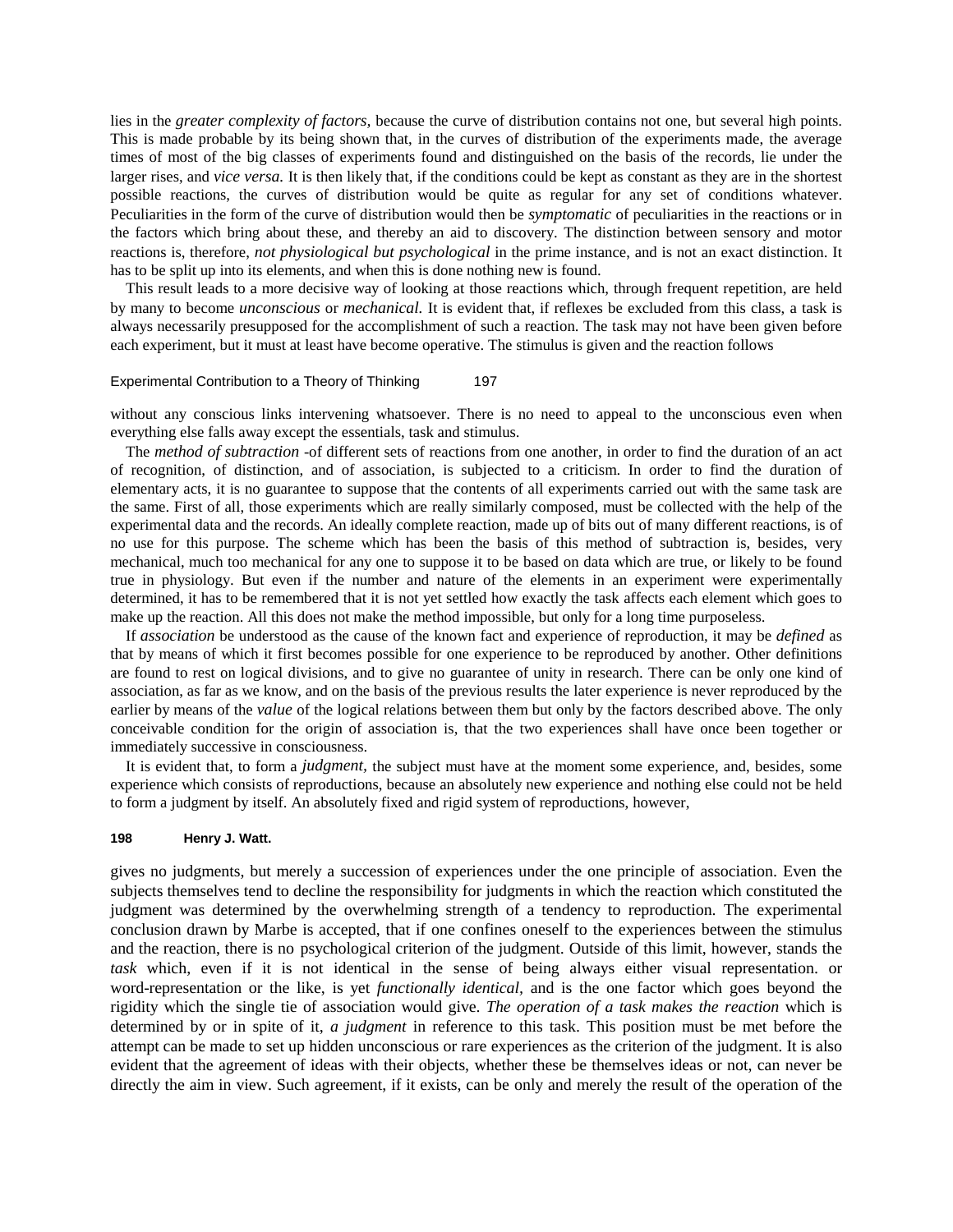factors enumerated, of which the one, the task, may of course include the conception agreement. For how would it be possible to proceed to obtain such agreement psychologically?

*A theory of thinking* has, then, to start from our experience as we know it. This presents to us no sharply defined states with beginning and end like printed letters, but only continued observation leads us to a more and more detailed and exact description of our experiences. By means of experimental data we can work ourselves out beyond this position and formulate our factors more precisely. We decline, to accept choice and apperception or contrast and similarity as exact or useful scientific conceptions any further. The tendency to reproduction which realises itself, *ceteris paribus,* is that one which, by reason of more frequent actualisation, possesses a greater speed of reproduction. The task, which is no doubt itself a wider and stronger tendency to reproduction, has been sketched in detail as an operative force, and its sphere of operation is doubtless much larger than we have been able to

# **Experimental Contribution to a Theory of Thinking** 199

determine it to be. Over against any tendency to reproduction, the task can only overpower a limited amount of force, a circumstance which makes false reactions possible. Any theory of association which operates only with associations between two experiences immediately following one another, is thus seen to be insufficient, though this much must be presupposed in any theory. Physiology can, perhaps, not offer us more than this at present, but a more exact definition of psychological factors and their sphere of operation can only be welcome to physiology, while the prospect that physiology and psychology will one day be able to give an account of their material which they will find to be much more intelligible to one another than it is now, is by no means excluded. It seems probable at present that the *variable factor* is the strength or rapidity of reproduction and *not the task,* which is supposed to favour in equal strength all tendencies to reproduction which come under its influence. The operations of these two classes of factors on one another, which seems to be confined to a small area which contains at least our fully conscious experiences, is what we know as thinking.

It must not be supposed that the picture of his mental experience given in a subject's record is by any means complete. We see from these results that besides mere suppression of parts of a record, which is not presupposed, the subject may have forgotten something, or the tendencies to reproduction and the tasks which would have enabled him to give a full and accurate record may not have been present, or, for want of practice, very poorly developed. Even if forgetfulness is put aside, we have therefore no right to suppose that what is not in the record was not experienced. But granting this, what can we say about that part of experience which does not come fully to consciousness in reproductions and judgments? A mere mechanical succession of events in consciousness seems to us obviously intelligible, as soon as it happens in fact. What we do not understand is the *meaning* contained in the reference of one experience to another, whether it reproduce or be reproduced by this other. The reaction refers to the stimulus, and, under the influence of the task, brings to fuller consciousness something which was latent in it, although, as we have seen, no other fully conscious elements need be found

# **200 Thinking: From Association to Gestalt**

either in the record or by experimental investigation. There are, besides, several elementary experiences which cannot be further analysed into psychological components, but can only be rendered by one or many reproductions. Such experiences are the more indefinite conceptual states of consciousness, what is often called feeling (other than pleasure and pain). Such experiences may besides be introduced by representations, for example, word-representations, and they are then to be exemplified by conceptions and tasks.. All this points to an *insufficiency of consciousness* to give a full knowledge of our subjective experience. The only means we possess for supplementing this deficiency, is to contrive that every part of our consciousness shall be operated on by tasks capable of bringing as much as possible to full consciousness in reactions or judgments. At the same time, this conception of the insufficiency of consciousness starts out from conscious experience and does not necessarily imply notions like the *unconscious,* which lie further afield and are as yet more or less indefinite and unsettled. The *great advantage of the experimental method is,* that it enables us, by grouping of data and by a more exact knowledge of the elementary factors of experience, to overcome the insufficiency of our direct introspection.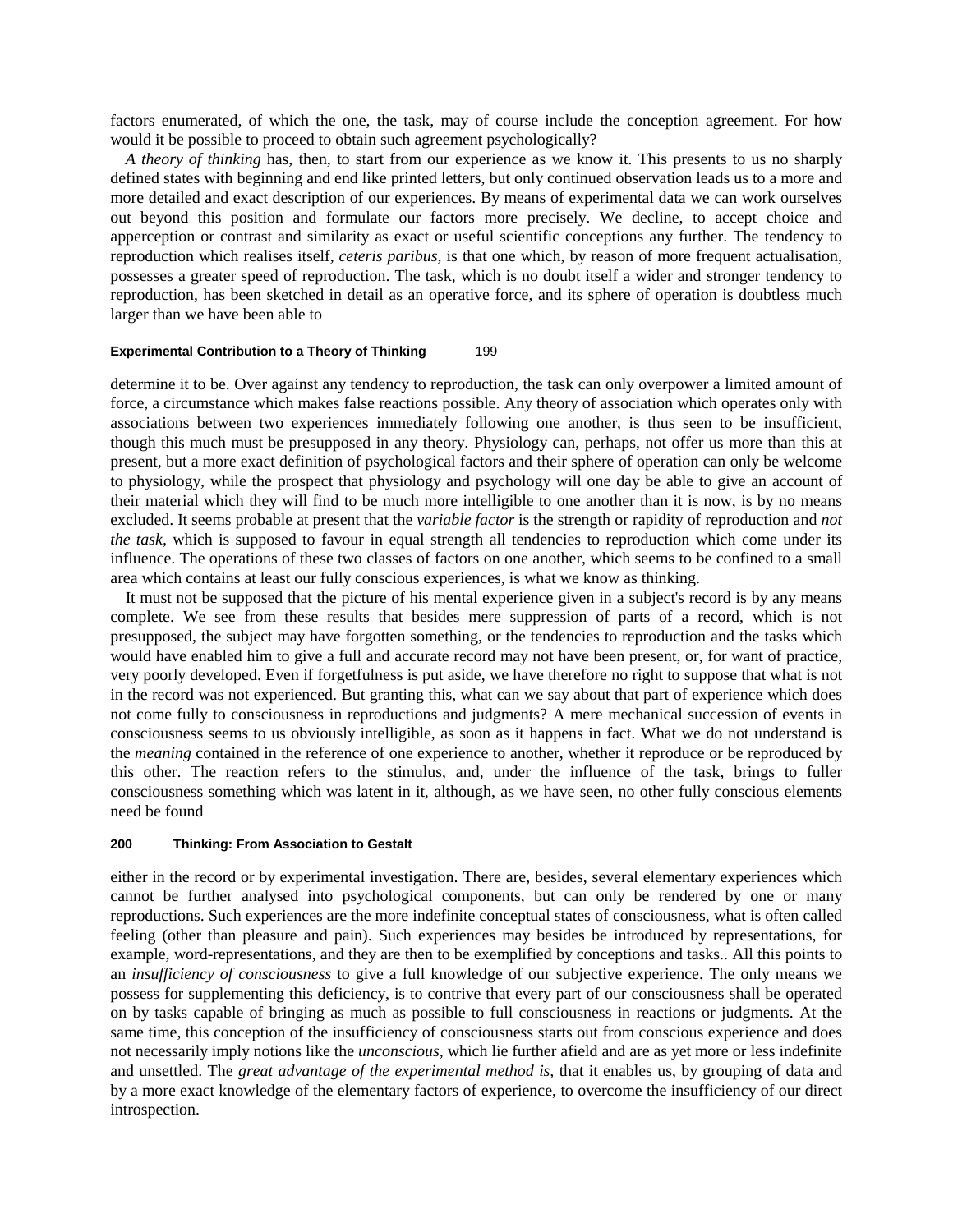The thesis closes with a critical discussion of general representations and conceptions.

Whether or not Watt was ready to take the plunge into the unconscious, it was not long before others did. By the turn of the century the unconscious was part of the *Zeitgeist.* The new concepts of evolutionary theory, economic theory, and Freuds work in psychological theory were all eroding the supremacy of the conscious mind in determining thought and action. While the belief in the rationality of mankind holds sway, the conscious mind must remain king. But as the belief in rationality began to be undermined, other concepts rose up to fill the breach. Behaviorism found root in this soil, and so did the unconscious.

Messer, as we have seen in the last chapter, during his struggles to classify the *Bsl* came to the conclusion that much of the think-

## **Determining Tendencies** 201

ing process went on at an unconscious level. When he tackled the problem of the *Aufgaben,* he expanded the role of the unconscious, noting that their role was primarily an unconscious one. The importance of the unconscious, however, was voiced most convincingly by Ach in 1905. Working at the same time but independently of Watt, he developed the concept of determining tendencies. The concept is very similar to that of *Aufgabe* but placed within the framework of a more elaborate theory. The unconscious nature of the determining tendencies was dramatically illustrate by his use of posthypnotic suggestion, a sample of which is given in the following selection. Although the determining tendencies are similar in nature to the *Aufgaben,* there are some differences in emphasis and they play a more complex role in the thinking process. The concept is a more truly motivational one, in the modem sense of the term, that is, it is less an external stimulus than an internal condition of the subject. Its directing functions have been expanded; in one experiment, for example, Ach demonstrated that the determining tendencies could influence perception as well as the course of associations. He also pointed out that a determining tendency could form a new association or reproductive tendency where none was before.

## **Determining Tendencies**

# *Narziss Ach*

I THE EFFECTS OF POST-HYPNOTIC SUGGESTION. The experimental findings of G. E. Müller and A. Pilzecker were the first to shatter

**N. Ach, Über die Willenstätigkeit und das Denken. Göttingen: Vandenhoeck and Ruprecht, 1905, Chap. 4. This selection translated by D. Rapaport, from D. Rapaport,** *Organization and pathology of thought. New* **York: Columbia University Press, 1951. PP. 15-24 reprinted by permission of the publisher.**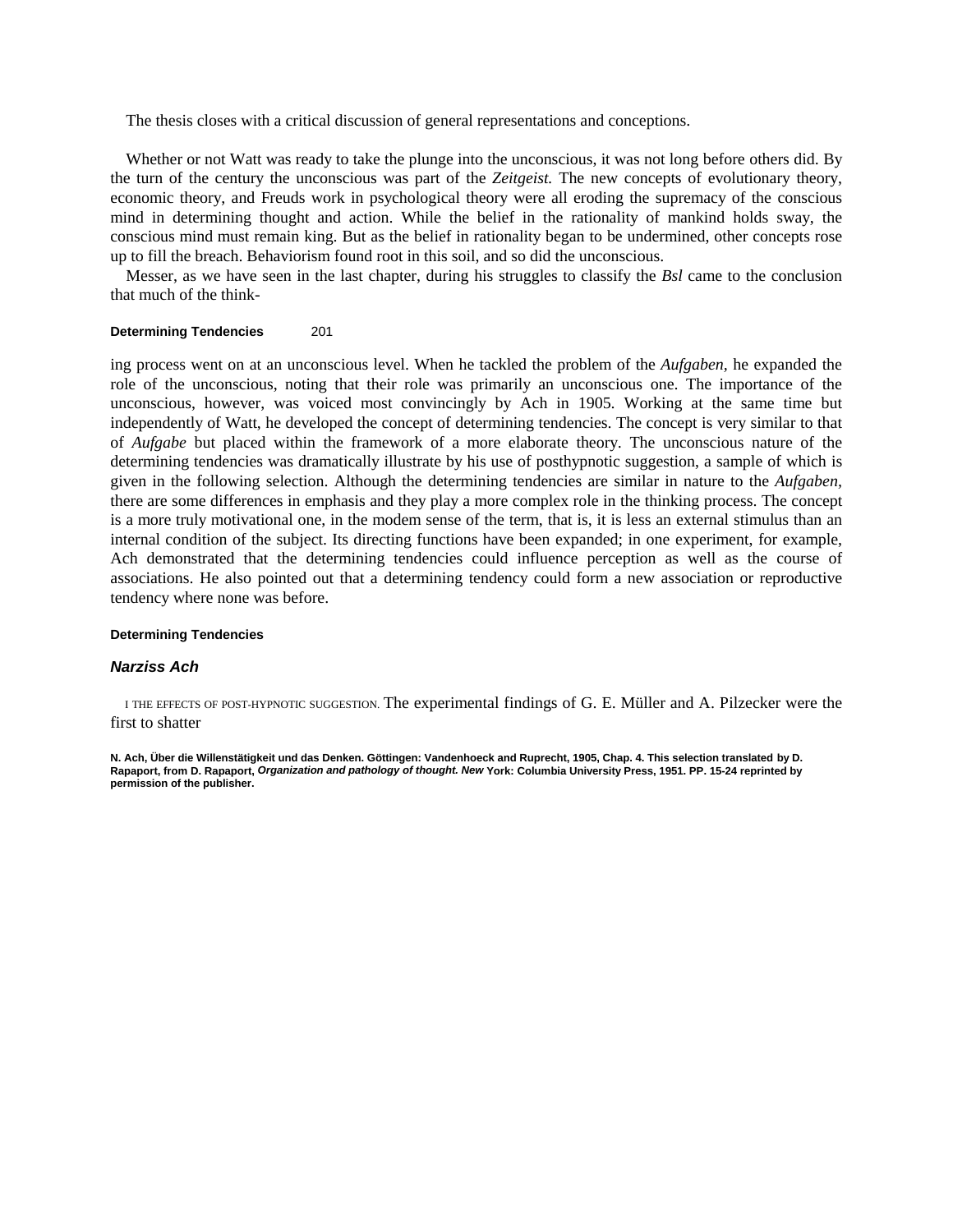## **202 Narziss Ach**

the view of association-psychology that the train of ideas is governed solely by associative reproduction-tendencies. They have shown that perseverating reproduction-tendencies also may determine the contents of consciousness, and may under certain conditions even become dominant.

The investigations reported in this volume indicate that, besides these associative and perseverative reproduction-tendencies, there is yet another factor of decisive influence on the emerging state of consciousness: the determining tendency. Determining tendencies arise from the specific content of the goal-presentation, and define that state of consciousness so that it accords with the meaning of the goal-presentation. These determining tendencies are the basis of psychological phenomena long described as will-activity. The psychological processes that occur in the wake of suggestions are the most striking examples of these. Suggestions may become effective in the hypnotic state, or in a subsequent. state of consciousness, either normal or hypnotic.

The literature reports many post-hypnotic suggestions demonstrating the existence of determining tendencies. Since they were given mostly for therapeutic reasons, I reinvestigated them in a fashion similar to my other experiments, carefully considering the psychological situation of the subject. The procedure was unknown to the subject.

The following suggestion was given to Subject G. in deep hypnosis: "Later on I will show you two cards with two numbers on each. To the first card you will react with the sum, to the second with the difference of the numbers. When the card appears you will immediately, and of you own will, say the correct number, without thinking of what I have now told you." This suggestion was repeated and, on request of the subject, its content retold. Thereupon G. was awakened from hypnosis. In order to make the procedure appear as natural as possible and to avoid the appearance of suggestion, I had already shown the cards to G. before the hypnosis, "incidentally" explaining, as it were, their use. Having terminated the hypnosis we went to another room, and after a few minutes of indifferent conversation I showed G. a card with the numbers 6/2. G. immediately said, "8." To the

## **Determining Tendencies** 203

second card, 4/2, he immediately said, "2." The suggestion was,, surprisingly, realized. I asked G.-showing him the first card- "Why did you say,8?" "Just happened to say it." "Did you not think at the moment that this is the sum?" "No. I had the need to say 8." "How about this one?" (showing the second card). –"It was just accidental that I said 2." "But this is not accidental!" "I had to say that." "Didn't you think that  $4 - 2 = 2$ ?" "No."

in order to allay the suspicion that a suggested amnesia might play a role here, I repeated this experiment, adding the following suggestion: "When questioned, you will be able to describe the experience exactly." The determination by the hypnotic suggestion was again manifest. The suggestion was to give the difference on the first card and the sum on the second. After hypnosis, the instant reaction to card 6/3 was "3"; to card 4/1, "5." Again the subject realized only later that the numbers he spoke were the difference and the sum. The experiment misfired only once: before reacting, the subject repeated the instruction itself. That is, to card 6/3 the subject said, "The sum is 9"; to card 4/1, "The difference is 3." The explanation is that in this case the suggestion was given not in precise form, but as follows: "Upon seeing the first card you will give the sum, upon seeing the second the difference." Indeed, this instruction was followed. A further experiment, using the precisely worded suggestion, yielded the usual results...

The results are similar in the case of the following suggestion: "I will show you some numbers., To the first one, you will say the number that comes before it in the number-continuum, to the second the number that follows it. When you see the number, you will utter the correct number, of your own free will and without delay." G. repeats the instructions. A few minutes after hypnosis is terminated, he is shown the number 6 and answers immediately, "5.' Now 6 is shown again and he answers immediately, "7." "What did you say after the first number?" "5." "Why?" "I don't know, it just came to my mind." 'When I showed it to You the second time you said 7, why?" "I felt the need to say it, but I don't know why." Here, again, the idea corresponding to the meaning of the suggestion becomes directly over-valent. Ex-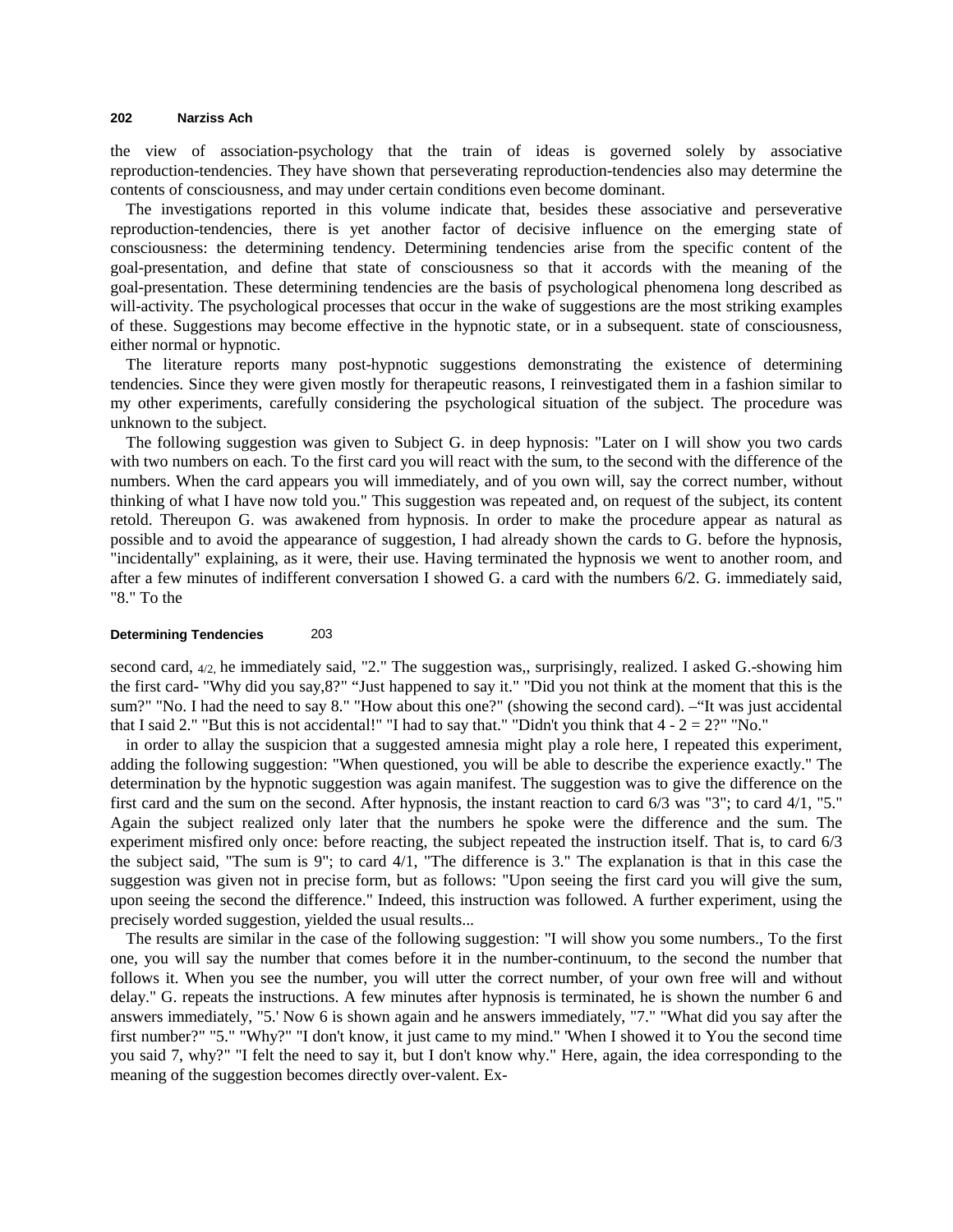# 204 Narziss Ach

ecuting a suggestion does not imply a mediation-process in which the number presented elicits the memory of the suggestion, due to which. in turn the correct answer associatively arises. Rather, the determining tendency arising from the suggestion raises above the threshold of consciousness the idea which corresponds to the meaning of the suggestion.

This also explains the effects of negative suggestion. In another experiment I added the suggestion: "You will be shown a third card, but that one you won't be able to see." When shown this third card, G. was silent, moved his head to and fro, trying to look at my hand more closely. "What do you see?" "It looks like you want to show me something." "What do I have in my hand?" "Nothing." G. saw my hand, but not the card it held....

It would be desirable to conduct experiments with time measurements on post-hypnotic suggestions. So far I have not been in a position to do that. My previous reaction-experiments with time measurements, in hypnosis or in a state of systematically narrowed consciousness, led to no results.

II. CONCERNING DETERMINING TENDENCIES. The influence of determining tendencies has been demonstrated in striking and extreme form by post-hypnotic suggestions, but it can also be demonstrated, in reaction-experiments, particularly in those without coordination of activity. This reaction-form is quite variable. In these reaction-experiments there are five different ways in which the determining tendency arising from the goal-presentation manifests itself. The presentation to which the intention refers-in our case, the card with numbers-will henceforth be called referent-presentation.

(a) The goal-presentation was rarely reproduced at the time the referent-presentation appeared. When this happened, it was due to associative or perseverative reproduction-tendencies, and the goal-presentation had been in consciousness even in the preparatory period. With Subject B. this happened altogether three times, with C. only once. On these occasions ... attention in the preparatory period was below its usual intensity. (b) Besides its reappearance due to perservative or associative reproduction,

# **Determining Tendencies** 205

the goal-presentation became noticeable when it entered an *apperceptive fusion* with the appearing stimulus. The subject visualized a plus sign, and fitted the stimulus-numbers into the thus prepared schema. The result issued associatively from this apperceptive fusion. (c) The intention can be realized also by an apperceptive fusion between a presentation readied by it and the referent-presentation. In Subject C., for instance, we note a spatial displacement of the two numbers that correspond to the intention. When the intention is to add, the two numbers pull closer together; when it is to subtract, the smaller number appears to sidle toward the larger. When the result coincides with one of the two numbers presented, it issues from this apperceptive fusion, either associatively or directly. (d) In a fourth set of experiments, we again encounter an. apperceptive fusion. Upon perceiving the stimuli, presentations readied by the goal-presentation fuse with those associatively reproduced. This was characteristic of the behavior of Subject A. throughout. When this subject intended to add upon the appearance of 5/2, his intention manifested itself by the internal utterance, "5 and 2 make 7." This occurred repeatedly with C. and once with B. (e) Finally, determination arising from the intention may become effective, so that tendencies readied by the goal-presentation reinforce the reproduction-tendencies which issue from the referent-presentation and correspond to the meaning of the goal-presentation. In these cases, the correct presentation appears in consciousness *immediately* upon the apprehension of the stimuli (referentpresentations). This was the usual procedure of B., and occurred with C. on the last two experimental days… It is characteristic of all forms of determination that their realization is in accord with the meaning of the goal-presentation, whether or not their means be apperceptive fusion or the raising of the intended result over the threshold of consciousness directly through the referent-presentation. Only a few experiments were exceptions to this. The results so far available suggest that in these cases the necessary intensity of intention was not present. As already mentioned, the direct realization of the intention was most striking in posthypnotic suggestions. But even in simple experiments without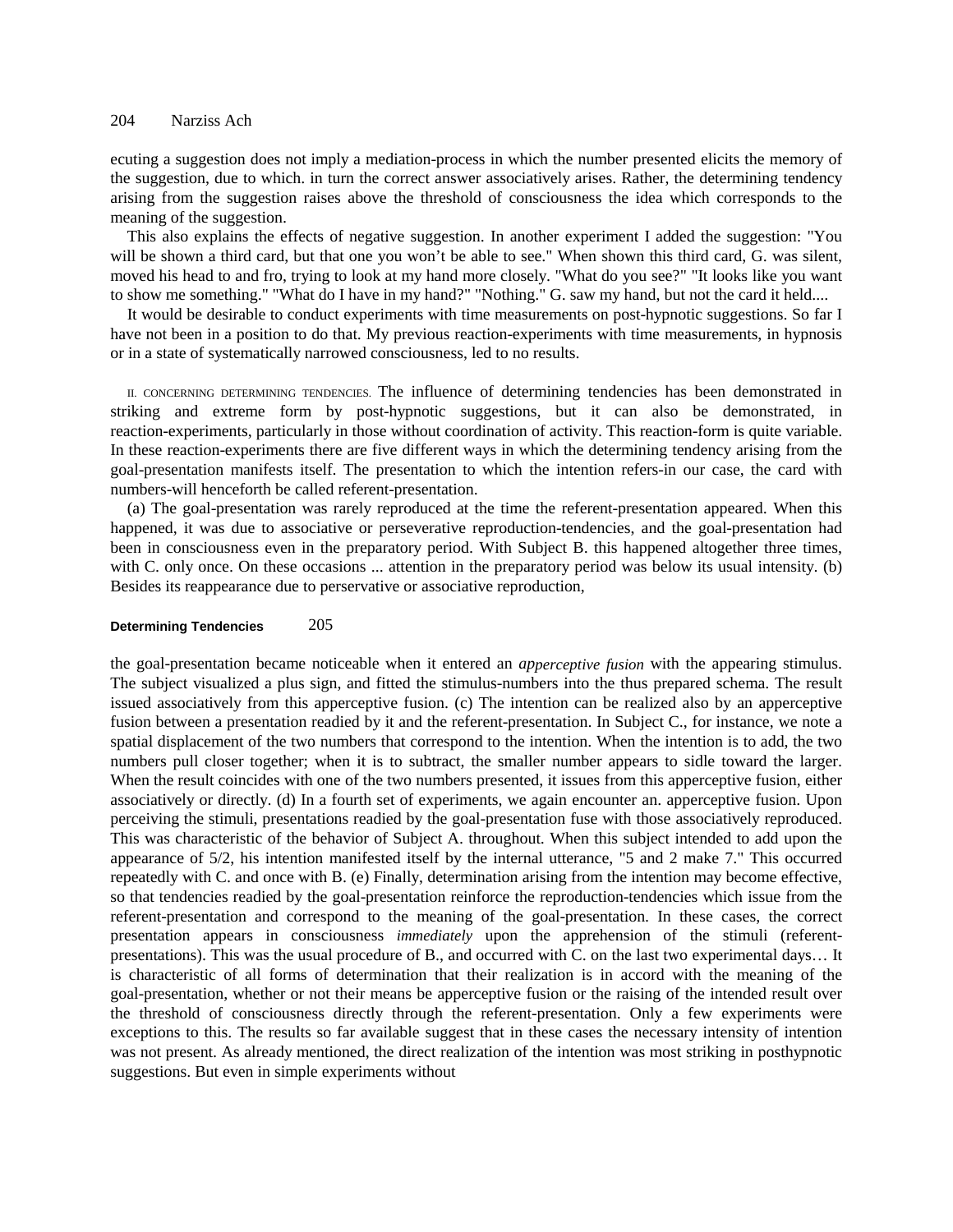#### **206 Narziss Ach**

coordination of activity, it was usual with Subjects D. and E. that the number corresponding to the intention came directly to consciousness.

Thus the stimulus alone does not determine the content of consciousness that follows its appearance: the same numbers may be followed at various times by different ones, depending upon the intention. For example, 6/2 may be followed by 8, 4, or 3, according to whether the intention was to add, subtract, or divide. *The same stimulus may lead to the reproduction of different presentations; in each case it is the presentation corresponding to the meaning of the intention which becomes over-valent*. It is due to determining tendencies that, of all the tendencies readied by the perception of the stimulus, those will become reinforced to over-valence which are associatively coordinated with a presentation corresponding to the given intention…

There are yet other observations which indicate the decisive influence of determining tendencies arising from goal-presentations. When an intention to divide was -followed by two numbers that would yield. a fraction, the perception was accompanied by a state of surprise and an awareness of difficulty, connected with displeasure or with the immediate consciousness, "This doesn't work." No acoustic, kinesthetic, or other presentations occurred in these experiences. When, however, the calculation was easy, no awareness of difficulty or surprise was present. Such experiences were rather frequent....

These observations indicate that the apperception and elaboration of the stimulus (referent-presentation) occur under influences corresponding to the meaning of the goal-presentation. If we do not assume that from the goal-presentation specific influences arise which are directed toward the apperception of the referent-presentation, then we find no content in the preparatory period of the examples here given which could explain this behavior upon perceiving the stimulus. Influences, arising from the goal-presentation and directed, toward the referent-presentation, which determine the course of events so as to accord with the goal-presentation, are called determining tendencies. This term does not imply anything as to the nature of these curious effects, and ex-

# **Determining Tendencies** 207

presses only the fact that mental happening is regulated by intentions, that is, goal-presentations. The distinction of these tendencies from associative and perseverative reproduction-tendencies will be discussed later on.

*Thus, the ordered and goal-directed course of mental happening is the effect of*f *determining tendencies.* The independence of goal-directed mental happening from incidental external stimuli, and from the customary associative course of presentations, is due to the influence of these determining tendencies. We refer here to the fact of this independence, without discussing its limits. These determining tendencies may issue not only from existing intentions but from suggestive influences, from commands, and from tasks. Here we are concerned only with the effect and not with the origin of these determining tendencies.

The determining tendencies do more than merely establish an ordered goal-directed course of mental happening. They insure a certain independence [for the thought-process] by making possible the formation of new associations. Even though we are bound to the perceived presentation-material, the determining tendencies enable us to bring it into new, previously non-existent, associative connections.

The next step in building a consistent theory of directed thinking was taken by Otto Selz, but his developments do not belong properly into the history of the Würzburg school. That movement had done its work in a period of barely more than a decade. The isomorphism between conscious experience and the processes of thinking had been rejected and never again would psychologists insist that thinking must be amenable to detailed self-observation. Nor would it be possible for anyone to ignore the importance of directive influences on the train of thought. The importance of the Würzburg movement and the hopes for the future were summarized in 1912 by Oswald Külpe.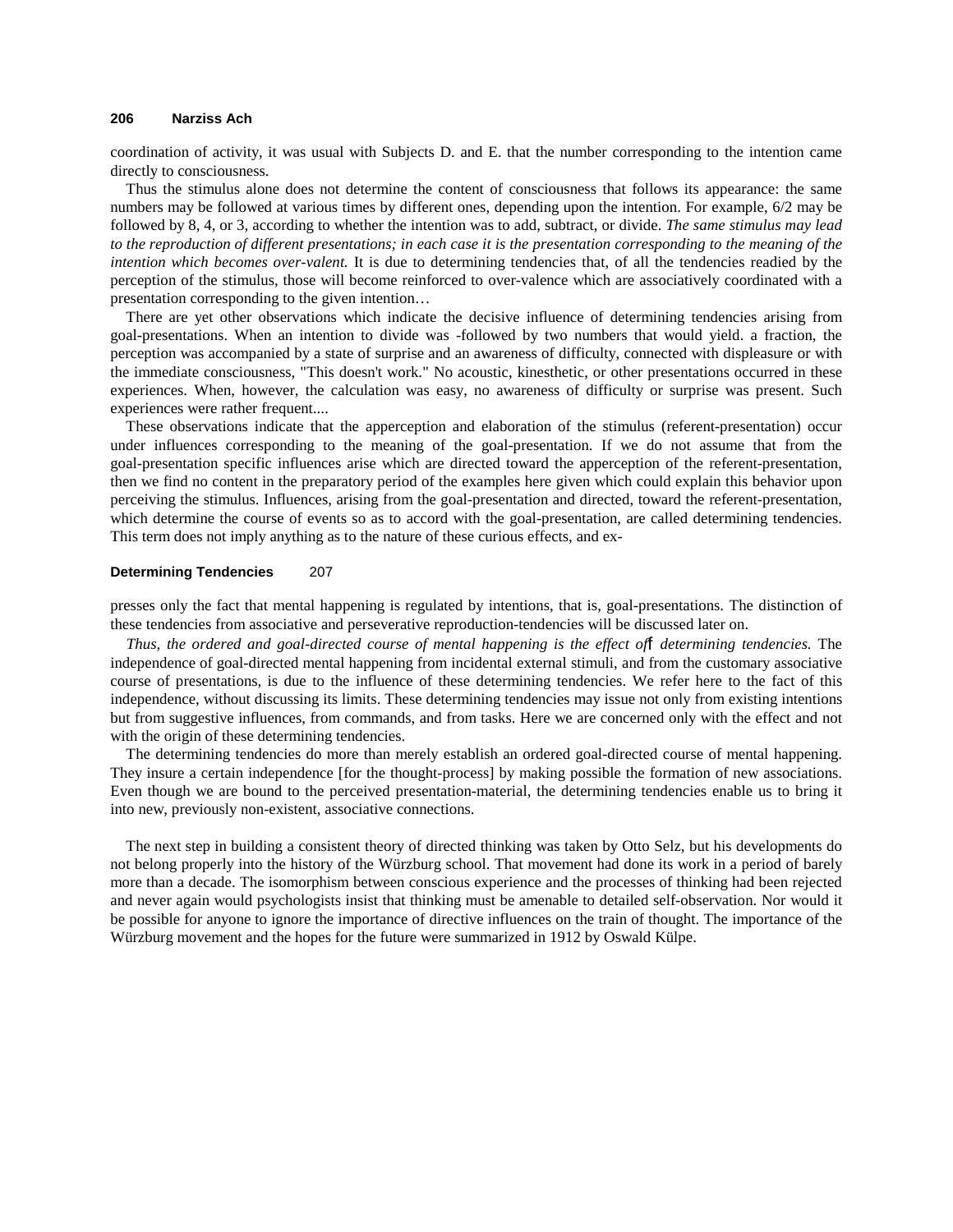# **208 Oswald Külpe**

# *The Modern Psychology of Thinking*

# **Oswald Külpe**

The study of thinking, which in Germany has been nurtured primarily at the Würzburger Psychological Institute, belongs to [the] developmental phase of experimental psychology.

While earlier psychology in general did not pay adequate attention to thinking, the new experimental direction was so busy bringing order into the more solid institutions of sensations, images, and feelings, that it was quite late before it could devote itself to the airy thoughts. The first mental contents to be noted in consciousness were those of pressures and punctures, tastes and smells, sounds and colors. They were the easiest to perceive, followed by their images and the pleasures and pains. That there was anything else without the palpable\* constitution of these

**0. Külpe, Uber die moderne Psychologie des Denkens. Appendix in 0. Külpe, Vorlesungen über Psychologie, 2nd ed., edited by K. Bühler. Leipzig: Hirzel, 1922. This appendix was originally given as a lecture at the Fifth Congress of the German Society for Experimental Psychology, Berlin, 1912. It was first published in the Internat. Monatsschrift für Wissenschaft, Kunst und Technik, June 1912, pp. 1070 ff. Pp. 301-316 from the 1922 edition, transl. by George and Jean M. Mandler.**

\* Translators' note: In facing the troublesome problem of translating "*anschaulich"* and *"unanschaulich,"* we have generally translated the latter as "imageless" in keeping with traditional usage. However, the word "*anschaulich"* seemed more amenable to a variety of translations such as "palpable," "self-evident," "perceptual," and "specifiable." We have used these words in keeping with the context and have also, at times, substituted such choices as "non-perceptual" or "impalpable" for *"unanschaulich"* in order to point up the generality of the notion which relieves it from the suggestion of the visual that "imageless" implies.

#### **The Modern Psychology of Thinking** 209

formations escaped the eye of the scientist who had not been trained to perceive it. The experience of natural science directed the researcher's attention toward sensory stimuli and sensations, after-images, contrast phenomena and fantastic variations of reality. Whatever did not have such characteristics simply. did not seem to exist. And thus when the first experimental psychologists undertook experiments about the meaning of words they were able to report anything at all only if self-evident representations or their accompanying phenomena made an appearance. In many other cases, particularly when the words signified something abstract or general, they found "nothing." The fact that a word could be understood without eliciting images, that a sentence could be understood and judged even though only its sounds appeared to be present in consciousness, never gave these psychologists cause to postulate or to determine imageless as well as imageable contents.

The prejudice upon which we have touched here has a long history. Aristotle declared that there were no thoughts without an image and during the scholastic period this position was held fast. The division between perception and thinking, between objects of the senses and objects of thought, made repeatedly by Plato, had never been psychologically pursued. In modem times one found words, and nothing but words when the perceptions were missing that were supposed to give them meaning and understanding. In the pedagogy of Pestalozzi and Herbart, perception was honored as the ABC of all mental development. Kant considered concepts without images as empty, and Schopenhauer wanted to base all of mathematics upon imagery; he even wanted to ban proof from geometry. Similar conceptions were added in poetry. Poetic art could only function through images; the more it tried to follow Horace and emulate painting-to create with the brush of perception-the more completely did it seem to fulfill its mission....

What finally led us in psychology to another theory was the *systematic application of self-observation.* Previously it was the rule not to obtain reports about all experiences that occurred during an experiment as soon as it was concluded, but only to obtain occasional reports from subjects about exceptional or ab-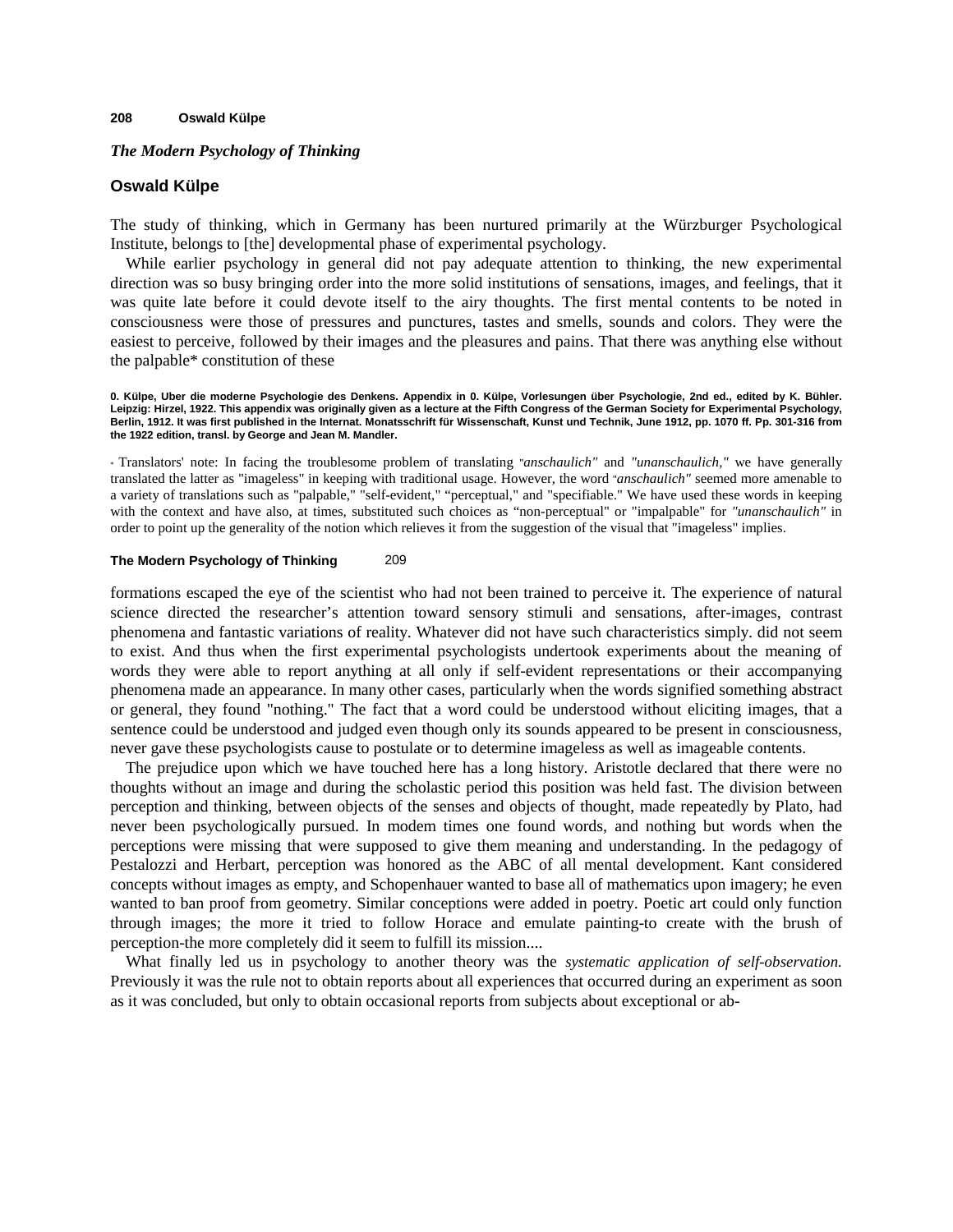## **210 Oswald Külpe**

normal occurrences. Only at the conclusion of a whole series was a general report requested about the main facts that were still remembered. In this fashion only the grossest. aspects came to light. Furthermore, the commitment to the traditional concepts of sensations, feelings, and images prevented the observation or labelling of that which was neither sensation nor feeling nor image. However, as soon as persons trained in self-observation were allowed to make complete and unprejudiced reports about their experiences of an experiment immediately after its completion, the necessity for an extension of the previous concepts and definitions became obvious. We found in ourselves processes, states, directions, and acts which did not fit the schema of the older psychology. Subjects started to speak in the language of everyday life and to give images only a subordinate importance in their private world. They knew and thought, judged and understood, apprehended meaning and interpreted connections, without receiving any real support from occasionally appearing sensory events *[Versinnlichungen].* Consider the following examples. [There follow two examples, only one of which will be presented here.] The subject is asked: "Do you understand the sentence: Thinking is so extraordinarily difficult that many prefer to judge?" The protocol reads: "I knew immediately after the conclusion of the sentence what the point was. But the thought was still quite unclear. In order to gain clarity, I slowly repeated the sentence and when I was finished with that the thought was clear so that I can now repeat it: To judge here implies thoughtless speech and a dismissal of the subject matter in contrast to the searching activity of thinking. Apart from the words of the sentence that I heard and which I then reproduced, there was nothing in the way of images in my consciousness." This is not just a simple process of imageless thought. What is notable is that [subjects] stated that understanding proceeded generally in this fashion with difficult sentences. It is thus not an artificial product of the laboratory, but the blossoming life of reality that has been opened up by these experiments. [There follows a string of aphorisms and sayings to demonstrate examples from daily experience that produce just such thinking, e. g., Man is noble, charitable and good; that alone differentiates him from all other known beings.] Who

### **The Modern Psychology of Thinking** 211

would experience images here and for whom would such images be the basis, the inescapable condition of comprehension? And who wants to maintain that words alone suffice to represent the meaning? No, these cases provide proof for the existence of imageless conscious contents, especially thoughts.

But if thoughts differ from the images of colors and sounds, of forests and gardens, of men and animals, then this difference will also be found in their behavior, in their forms, and in their course. We know what lawfulness governs images. Everybody speaks of association and reproduction, of the appearance of an image, of its elicitation by others, of its connection with other images. We learn a poem or a new vocabulary. Here knowledge of content, knowledge of meaning is not sufficient; we must learn one word after another so that we can later faithfully reproduce the whole. We develop strong associations between the succeeding or coordinated members of a poem or a list of words, and for this we need a long period of time and a large number of repetitions. If thoughts are nothing but images, then the same tediousness should govern their memorization. Any reflection about the manner in which we assimilate the meaning of a poem shows immediately that the state of affairs is different here. One attentive reading is frequently sufficient to reproduce the thought content. And thus we progress through sheer mental exposure to such comprehensive feats as the reproduction of the thoughts contained in a sermon, a lecture, a dramatic production, a novel, a scientific work, or a long conversation. We not infrequently find to our sorrow how independent we are of the actual words. Sometimes we would like very much to be able to reproduce faithfully a striking expression, the pregnant form of a sentence, or an attractive picture. But even though the sense of what has been said is quite available to us, we cannot reproduce its form.

[There follows a discussion of some of Bühler's experiments.]

It is notable that one of the first results of our psychology of thought was negative: The old conceptual notions that experimental psychology had provided for descriptions of sensation, feeling, and imagination, and their relations,, did not permit comprehension or definition of intellectual processes. But similarly the new concept of dispositions of consciousness *[Bewusstseins]-*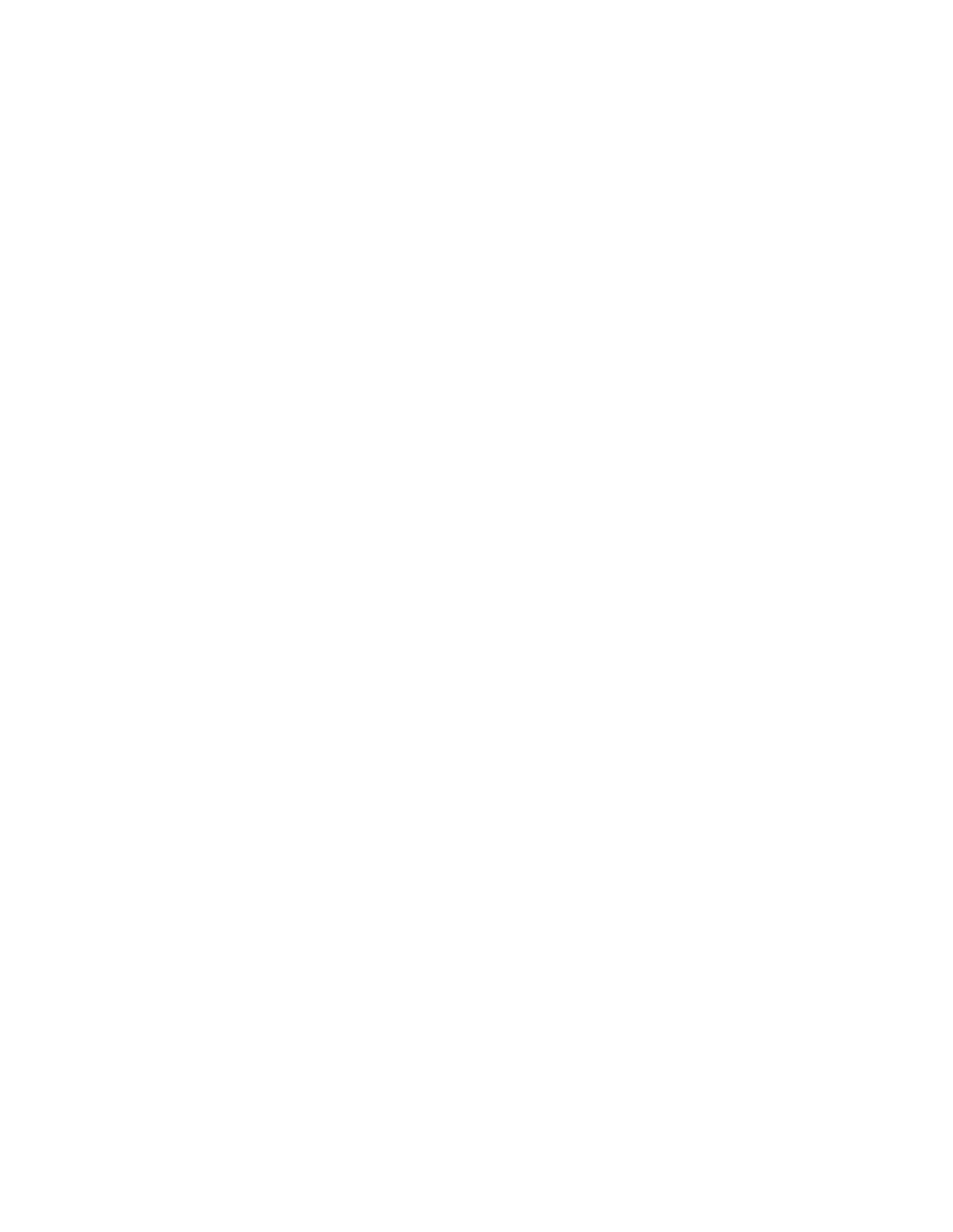#### 212 Oswald Külpe

*lage]* which was pressed upon us by factual observation, was not sufficient and only made possible circumscription rather than description. Even the study of primitive processes of thinking soon showed that the imageless can be known. Self-observation, in contrast to observations of nature, can perceive the presence and definite characteristics of what is neither color nor sound, of what may be given without image or feeling. The meaning of abstract and general expressions can be shown to exist in consciousness when nothing perceptual may be discovered apart from the words, and these meanings may be experienced and realized even without words or other signs. The new concept of conscious knowing *[Bewusstheit]* gave expression to these facts. And thus the inflexible schema of the previously accepted elements of mental life was extended in an important direction.

Experimental psychology is thus confronted with new problems which disclose many and varied perspectives. Not only do imageless states include known, meant, and thought objects with all their characteristics and relations, and states of affairs that can be expressed in judgments, but also the many actions whereby we take a position toward a given conscious content, whereby we order, classify, recognize or reject it. Although one once could use sensations and images to construct a mosaic of mental life and an automatic lawfulness of the coming and going of conscious elements, such a simplification and dependence upon chemical analogies has now lost its footing. Perceptual *[anschaulich]* contents could only persist as artificial abstractions, as arbitrarily isolated and separated components. Within a complete consciousness, however, they have become partial phenomena, dependent upon a variety of different conceptions, and it was only when they were placed in a complex of mental processes that they gained meaning and value for the experiencing subject. just as perception could not be characterized as a mere having of sensation, no less could thinking be conceived as the associative course of images. Association psychology, as it, had been founded by Hume, lost its hegemony.

The fact that thoughts are independent of the signs .in which they are expressed, and that they have peculiar and fluid interrelations, uninfluenced by the laws of the association of images,

#### The Modern Psychology of Thinking 213

demonstrated their autonomy as a special class of conscious contents. As a result, the area of self-observation has been extended to a considerable degree. Not only images and sensations and their characteristics and colorations belong to our mental life, but we can also include thought and knowledge, in which we can perceive neither color nor form, neither pleasure nor unpleasure. We know from daily experience that we have at our disposal a great spontaneity in our search for objects, their registration and comprehension, in our activity with and our actions upon them. Psychology has taken little notice of this activity of the mind. F. A. Lange coined the phrase about the scientific psychology without a soul, a psychology in which sensations and images and their feeling tones are the sole contents of consciousness. Such a psychology had to be watchful that no mystical force such as the ego should insinuate itself into this psychological world. More exactly, one had to say. "Thinking occurs," but not: "I think," and the process of such thinking consisted in nothing but the coming and going of images regulated by the laws of association. Even today there are psychologists who have not risen above this point of view. Their psychology can rightly be accused of unreality, of moving in an abstract region where it neither seeks nor finds entry to full experience. These are the psychologists who offer stones instead of bread to those representatives of the humanities *[Geisteswissenschaften]* who are asking for psychological justification; nor can these psychologists advise or help a biology that is seeking a connection with psychology…

[The psychology of] thinking unlocked the door to the true internal world, and it was no mysticism that led us there, but the abandoning of a prejudice. Bacon already knew that the road to truth is paved with prejudices. In the present instance they happen to derive from the exact natural sciences, for whom in the last decades sensory observation meant everything and for whom concepts were only an expedient used to represent, in the simplest possible fashion, facts based on sensory experience. But now thoughts became not only signs for sensations but independent structures and values that could be ascertained with certainty just as any sensory impression. They were even more

# 214 Oswald Külpe

faithful, lasting, and freer than the pictures with which our memory and fantasy otherwise operate. But they did not, of course, admit to the same immediate observation as perceptual objects. The discovery was made that the ego could not be divided. To think with a certain devotion and depth and to observe the thoughts at the same time-that could not be done. First one and then the other, that was the watchword of the young psychology of thought. And it succeeded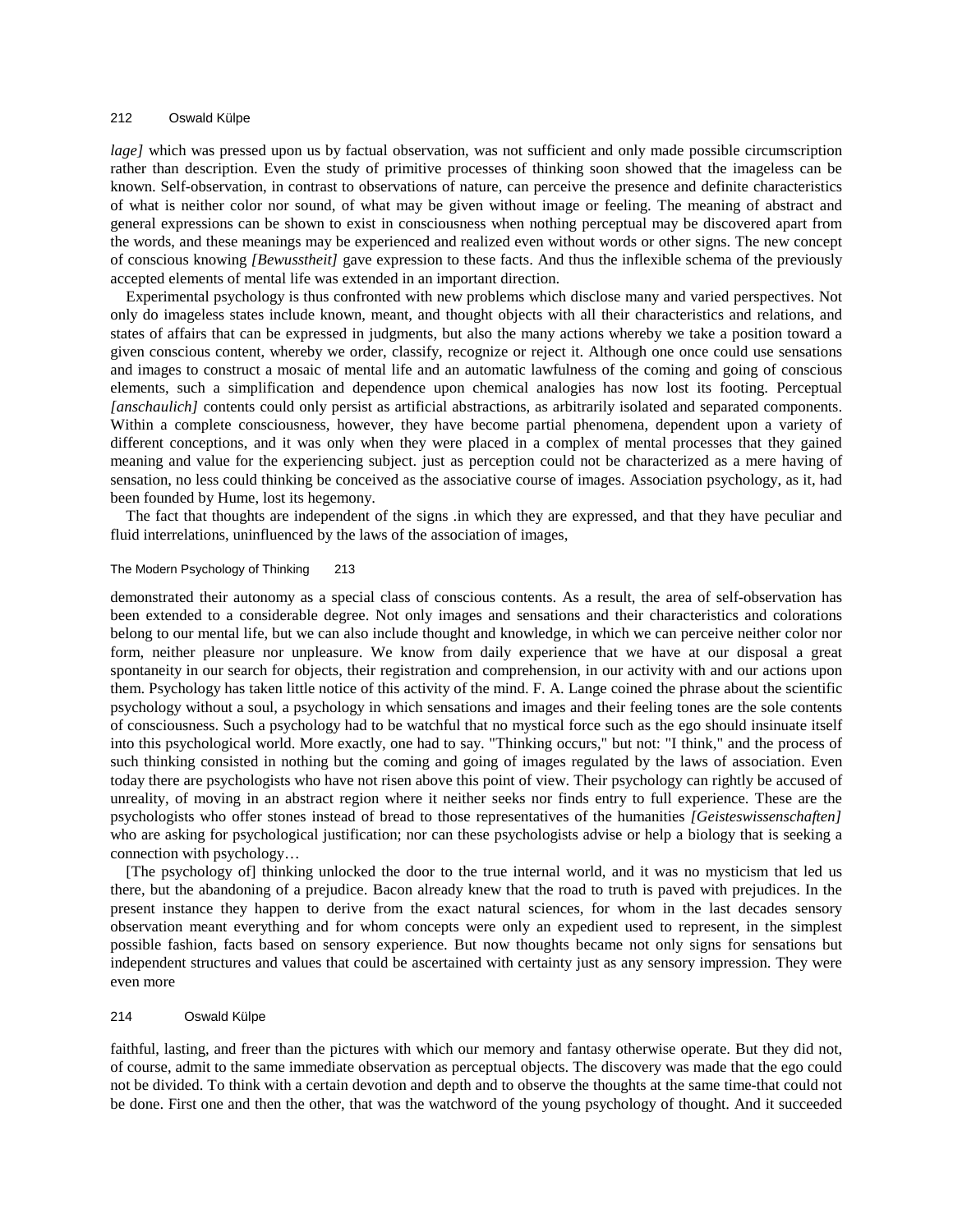surprisingly well. Once a mental task was solved, the process that had been experienced became in all its phases an object of intensive determination by the retrospective observer. Comparison of several subjects and of several results from the same subject demonstrated that the procedure was unobjectionable. The pronounced agreement of our studies in the psychology of thought, whereby one could be built upon another, was a beautiful confirmation of our results. Once again it became clear why the previously used methods of observation could not find any thinking or other expressions of our conscious activity. Observation itself is a particular act, a. committed activity of the ego. No other activity can be executed next to it at the same time. Our mental efficiency is limited, our personality is a unitary whole. But observation can take place after the completion of a function and can make it the object of self-perception. And now many acts were recognized which previously bad not existed for psychology: attending and recognizing, willing and rejecting, comparing and differentiating, and many more. All of them were lacking the perceptual *[anschaulich]* character of sensations, images, and feelings, even though these phenomena could accompany the newly found actions. It is characteristic of the helplessness of the previous psychology that it thought it could define these acts through their symptoms. Attention was considered as a, group of tension and muscle sensations, because so-called strained attention gives rise to such sensations. Similarly, willing was dissolved into images of motions because they usually precede an external act of the will. These constructions, whose artificiality immediately becomes apparent, were left without a leg to stand on as soon as the existence of special psychic acts was recognized, thus robbing sensations and images of their sole dominion in consciousness.

## The Modern Psychology of Thinking 215

with the recognition of these acts another important innovation came to the fore. The center of gravity of mental life had to be moved. Previously one could say: We are attentive because our eyes are fixed on a particular point in the visual field and the muscles that keep the eyes in that position are tensed. It now became clear that this conception inverted the real state of affairs and that what it should rather say is: We direct our eyes toward a certain point and strain our muscles because we want to observe it. *Activity became the central focus,* receptivity and the mechanism of images secondary…

The actions of the ego are always subject to points of view and tasks *[Aufgaben]* and through them are moved to activity. One could also say that they serve a purpose, either self-generated or set by others. The thinking of the theoretician is no more nor less aimless than that of the practitioner. Psychologists are used to taking this into consideration. The subject receives a task, a direction or instruction as to the point of view which be must adopt toward the presented stimulus. He may have to compare two light intensities one with another, to execute a movement upon a pressure or a sound, to reply quickly to a called-out word with the first word that be can think of, to understand a sentence, to draw a conclusion, and so forth. All such tasks, if they are willingly undertaken and remembered, exercise a great determining force upon the behavior of the subject. This force is called the determining tendency. In a sense the ego contains an unlimited variety of response possibilities. If one of these is to come to the fore to the exclusion of all others, then a determination, a selection, is needed.

The independence of the task and the determining tendency that was derived from it was also fateful for association psychology. Such a task is not some ordinary type of reproductive motive. It must be accepted, the subject must support it, and it gives his activity a certain direction. Sensations, feelings, and images are not given tasks; a task is set for a subject, whose mental character does not dissolve into these contents, but whose spontaneity alone can adopt the instructions and execute them. Since in all thinking such determining viewpoints play a role, since abstraction and combination, judgment and conclusion, com-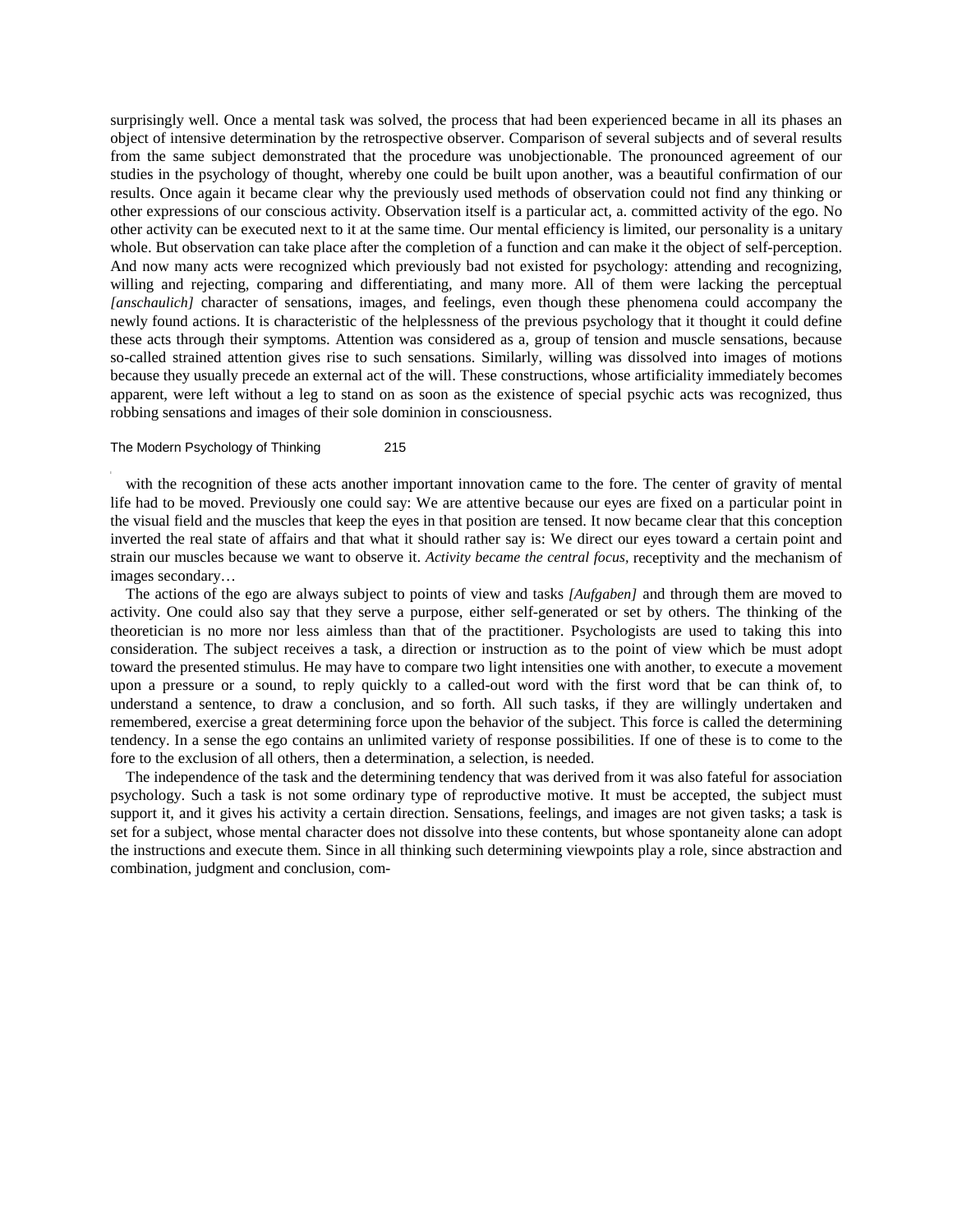# 216 Thinking: From Association to Gestalt

parison and differentiation, the finding and construction of relations, all become carriers of determining tendencies, the psychology of the task became an essential part of the modem investigation of thinking. And even the psychology of the task proved to have an importance that significantly transcended the narrower area in which it was developed. No psychological experiments are imaginable without tasks! The tasks must, therefore, be considered just as important an experimental condition as the apparatus and the stimuli that it presents. A variation in the task is at least as important an experimental procedure as a change in external experimental conditions.

This importance of the task and its effects on the structure and course of mental events could not be explained with the tools of association psychology. Rather, Ach was able to show that even associations of considerable strength could be overcome with a counteracting task. The force with which a determining tendency acts is not only greater than the familiar reproductive tendencies, it also derives from a different source and its effectiveness is not tied to associative relations.

The new findings from Würzburg were both startling and provoking to most psychologists interested in thought, whatever their theoretical stance. And while all this ferment was in progress the association psychologists could not and did not sit idly by. We have seen already how one sophisticated defender of the classical position-Titchener-reacted to the notion of imageless thought. At the time, the major defender of an associationist theory of directed thought was Georg Elias Müller. The following excerpt, in which he takes the Würzburgers to task, was published in 1913, that is after the major findings of that movement were available to him. Apart from chiding the association critics for prematurely jumping.to conclusions, he quite properly indicated the vagueness of the concepts that psychologists such as Ach were trying to substitute for associative mechanisms. The tenor of Müller's critique

## IIn Defense of Association Psychology 217

of determining tendencies, for example, was to be echoed many years later in the criticism of so-called cognitive concepts, such as "hypothesis," by the S-R theorists of the 1940's and 1950's. The history of psychology in the twentieth century has repeatedly produced the phenomenon of the classical associationists keeping the "cognitive" rebels honest by demanding strict definitions and deductive theories.

IIn Defense of Association Psychology

# Georg Elias Müller

I must describe as utterly incomprehensible Watt's remarks that any theory which attempts to make do with mere associations or reproductive tendencies is incompatible with his experimental results. This remark of Watt's runs completely counter to the conclusions of any attentive study of his own experimental observations. All his reports-about the way his subjects adjust the task *[Aufgabe]* in order better to handle it, how they behave after the appearance of the stimulus word, the number and type of false reactions he observed, his own remark ... that the task produces a set *[Einstellung]* toward a specific group of representations favorable for its fulfillment-all of these show sufficiently that inso-far as a solution of the task actually occurs in his experiments, this solution takes place not as a result of the action of mysterious determining tendencies, but rather on the basis of associative or perseverative reproductive tendencies that have been aroused by

G. E. MüIler, Zur Analyse der Gedächtnistätigkeit und des Vorstellungsverlaufs, III. Teil. Z. f. Psychol., Ergänzungsbd. 8, 1913, 567 pp. Pp. 475-479, 484-489 transl. by George and Jean M. Mandler.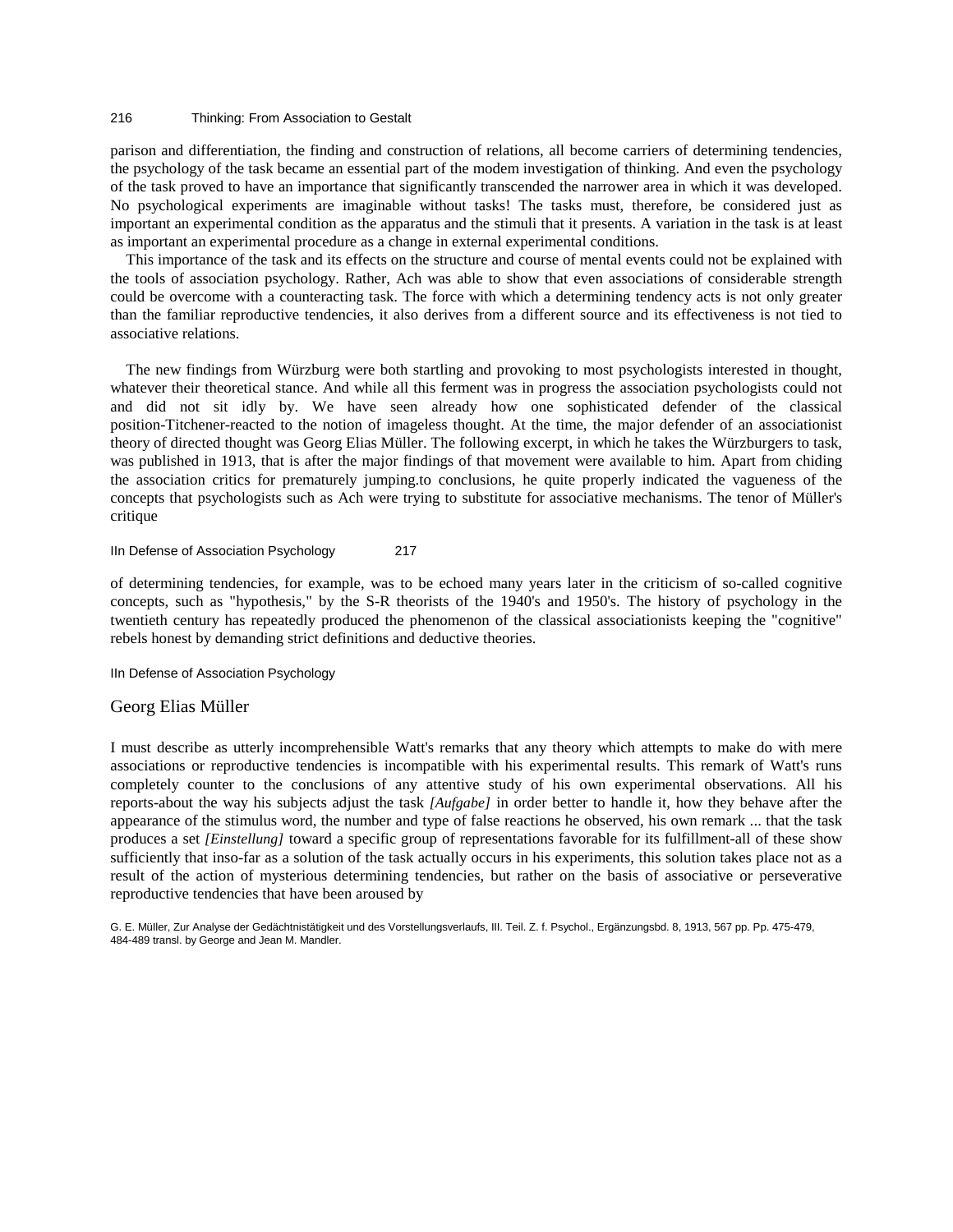#### 218 Georg Elias Müller

the psychic constellation (instruction and voluntary preparation, response opportunity [the occasion at which the response is required], preceding experiments, and so forth). The same goes for the expositions of Ach, who originated the term "determining tendencies". It must be stressed that neither in Watt's nor Ach's work, nor in the parallel statements of Messer, can be found the slightest trace of an experiment that really proves that considerations such as those presented by us are inadequate for an explanation of their experimental results. But it is after all an elementary rule of science that one should proceed to the postulation of new principles only after one has compellingly shown by intensive investigation that known principles, demonstrated with certainty to be valid, are not sufficient for the explanation of certain facts.

The assumption of determining tendencies, however, is not only utterly unsubstantiated, but also completely unsuited to provide a stimulus for an intensive psychological analysis of the phenomena of the will. We have seen that the solution of a task can come about in a variety of ways; for example, through the association, during the voluntary preparation, of the response opportunity with a particular state of attention or some other purposeful mode of behavior, or by the arousal of a set toward a particular group of images or through the cooperation of the task image, or by the controlling role of the task influencing those images which are produced haphazardly, so to speak, by the response opportunity or other factors. Nothing can be called less of a psychological analysis than, in all of these cases, to speak simply about the operation of determining tendencies.

The assumption of a determining tendency would only be worthy of consideration as an explanation of the phenomena involved if one were in the position to state specific laws that more closely define the character and action of these determining tendencies. Such laws should permit us to deduce why the solution of a task occurs in certain cases, why it is absent in others, why under certain conditions the solution of the task proceeds in one way, under other conditions in another way. If, however, one were to proceed with the establishment of such functional laws, one would find that determining tendencies lead to a solution of the task only insofar as the reproductive tendencies-which, according to the reproductive laws, become effective following the pre-

# In Defense of Association Psychology 219

sentation of the response opportunity-can lead to such a solution. In the same fashion, the manner in which the solution of the task comes about is determined by the nature of these reproductive tendencies. In short, one would find that the assumption of a determining tendency would be quite superfluous....

Therefore I come to the conclusion that the assumption of determining tendencies is unproven, that it is useless for the explanation of the phenomena involved, that it does not promote psychological analysis, and that its psychophysical consequences are incompatible with currently predominating views. If anyone does not agree with our assertion that the reaction experiments discussed can be adequately explained by the laws of reproduction, then let him describe clearly and unequivocally those phenomena that cannot be explained by the point of view that I represent, and let him show, in a logically adequate fashion, that these phenomena will not permit such an explanation....

I am afraid that I cannot escape the unrewarding task of demonstrating and criticizing the manner in which certain circles have treated questions about the lawfulness of the train of thought. Külpe [in the selection on p. 208] cites as evidence for his statement that the influence of the task and its effects cannot be explained with the tools of association psychology, the fact that Ach "was able to show that even associations of considerable strength could be overcome with a counteracting task." The force with which the determining tendency makes itself felt was said to be "greater than the known reproductive tendencies." First it should be noted that in no way did Ach prove or even state that a determining tendency is stronger than the known reproductive tendencies. One would find, for example, that in all cases where the ... goal to produce a correct response ... creates, during the voluntary preparation, a strong association between the [subjects] image of the response opportunity and the appropriate orientation of attention, then, following the occurrence of the response opportunity, the accomplishment of the task proceeds on the basis of the associated orientation. Obviously, one would disdain an explanation of the accomplishment of the task … in terms of a peculiar lawfulness applicable to the function of determining tendencies rather than on the basis of [the laws of] association.... I do not understand how one can prove that the effect of the task

#### 220 Georg Elias Müller

does not depend on association and perseveration by the fact that the voluntary preparation, occurring with high concentration immediately prior to the appearance of the stimulus syllable, supersedes in its effects a syllable